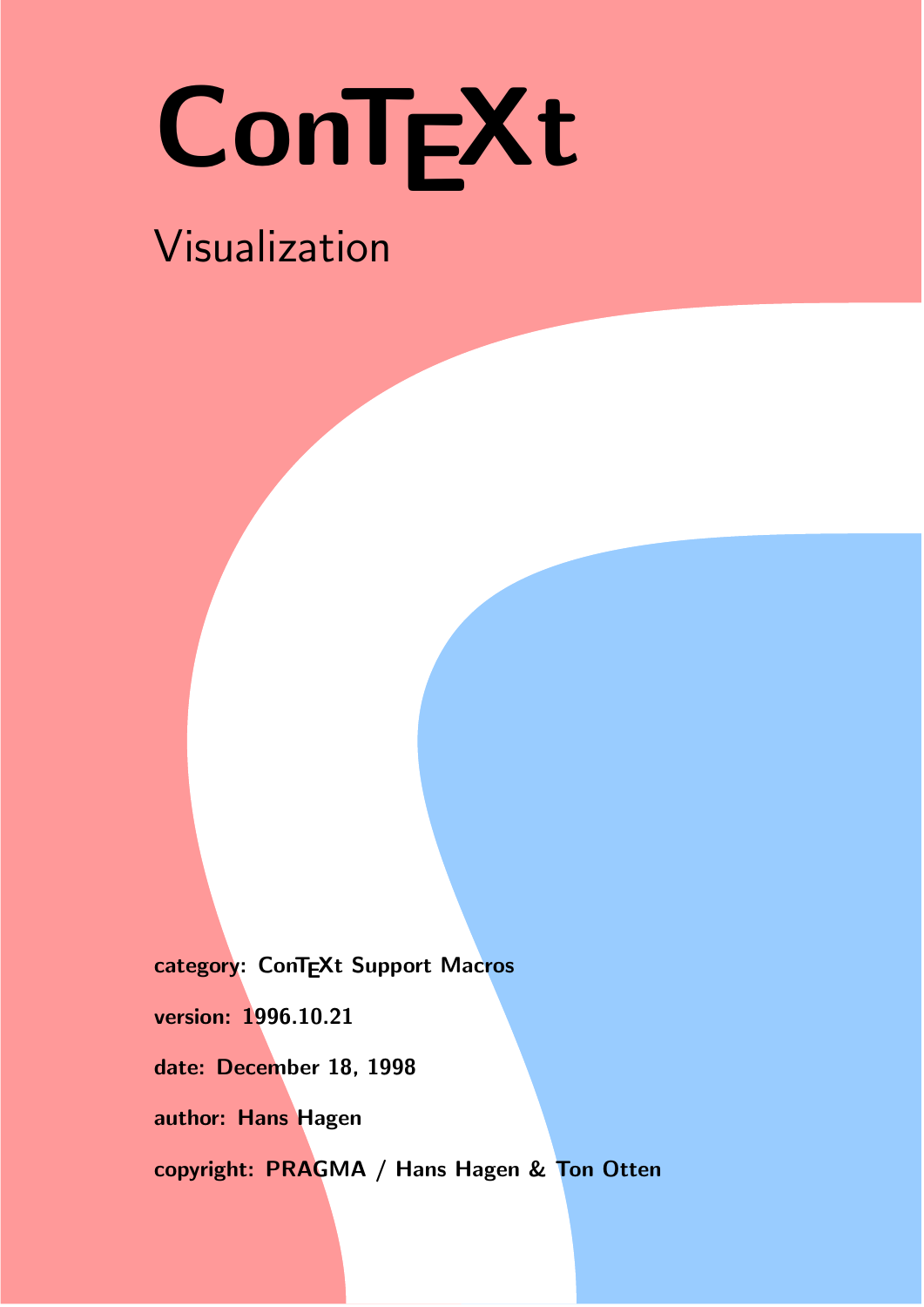<span id="page-1-0"></span>Although an integral part of ConTEXt, this module is one of the support modules. Its stand alone character permits use in PLAIN T<sub>EX</sub> or T<sub>EX</sub> based macropackages.

Depending on my personal needs and those of whoever uses it, the macros will be improved in terms of visualization, efficiency and compatibility. These rather low level visualization macros are supplemented by ones that can visualize baselines, the page layout and whatever deserves attention. Most of those macros can be found in core-vis and other core modules. Their integration in ConTEXt prohibits generic applications.

#### 1 \ifx \undefined \writestatus \input supp-mis.tex \fi

One of the strong points of T<sub>EX</sub> is abstraction of textual input. When macros are defined well and do what we want them to do, we will seldom need the tools present in What You See Is What You Get systems. For instance, when entering text we don't need rulers, because no manual shifting and/or alignment of text is needed. On the other hand, when we are designing macros or specifying layout elements, some insight in T<sub>E</sub>X's advanced spacing, kerning, filling, boxing and punishment abilities will be handy. That's why we've implemented a mechanism that shows some of the inner secrets of  $T_FX$ .

#### 2 \writestatus{loading}{Context Support Macros / Visualization}

In this module we are going to redefine some T<sub>EX</sub> primitives and PLAIN macro's. Their original meaning is saved in macros with corresponding names, preceded by normal. These original macros are (1) used to temporary restore the old values when needed and (2) used to prevent recursive calls in the macros that replace them.

3 \unprotect

#### 4 \let\visualvrule\vrule \let\visualhrule\hrule

\dontinter.. Indentation, left and/or right skips, redefinition of \par and assignments to \everypar can lead to unwanted results. We can therefore turn all those things off with \dontinterfere.

```
5 \def\dontinterfere%
```

```
{\everypar = {}\let\par = \endgraf
 \partial \parindent = \iota!!zeropoint
 \gamma = \lvert \cdot \rvert!zeropoint
 \leftskip = \!!zeropoint
 \rightskip = \!!zeropoint
 \relax}
```
\dontcompl.. In this module we do a lot of box manipulations. Because we don't want to be confronted with to many over- and underfull messages we introduce \dontcomplain.

```
6 \def\dontcomplain%
      {\hbox{\sf \`} } = \!!tenthousand
       \hbari = \maxdimen
        \varepsilon = \lvert \cdot \rvert!!tenthousand
        \forallrfuzz = \max\{imen\}
```
#### \normaloff.. The next hack is needed because in ConTEXt we redefine \offinterlineskip.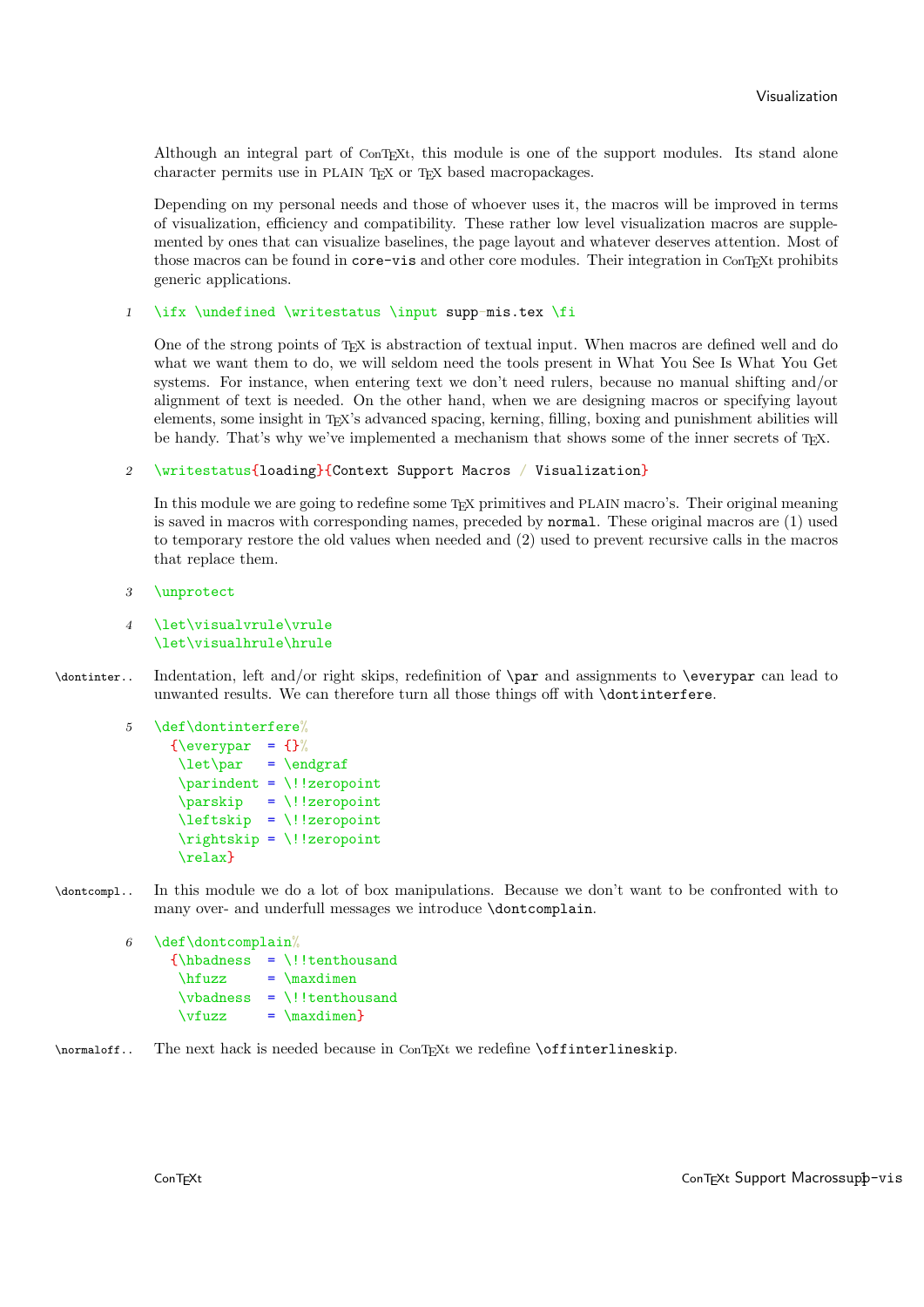#### <span id="page-2-0"></span>7 \ifx\undefined\normaloffinterlineskip \let\normaloffinterlineskip=\offinterlineskip \fi

\normalhbox There are three types of boxes, one horizontal and two vertical in nature. As we will see later on, all \normalvbox \normalvtop three types are to be handled according to their orientation and baseline behavior. Especially \vtop's need our special attention.

| 8 | \let\normalhbox    | $=$ \hbox       |
|---|--------------------|-----------------|
|   | \let\normalvbox    | $= \forall x$   |
|   | \let\normalvtop    | $= \sqrt{vtop}$ |
|   | \let\normalvcenter | $=$ \vcenter    |

\normalhskip Next come the flexible skips, which come in two flavors too. Like boxes these are handled with TEX<br>\normalvskip primitives primitives.

9  $\let\normal{\hspace{0.65cm}}$  = \hskip \let\normalvskip = \vskip

\normalpen.. Both penalties and kerns are taken care of by mode sensitive primitives. This means that when making \normalkern them visible, we have to take the current mode into account.

10 \let\normalpenalty = \penalty  $\let\normal{\text{normalkern}} = \ker$ 

\normalhglue Glues on the other hand are macro's defined in PLAIN T<sub>E</sub>X. As we will see, their definitions make the \normalyglue implementation of their visible counterparts a bit more TEX nical. implementation of their visible counterparts a bit more T<sub>E</sub>Xnical.

11 \let\normalhglue = \hglue  $\let\normal{\normalfont \newline} \qquad = \val$ 

\normalmkern Math mode has its own spacing primitives, preceded by m. Due to the relation with the current font \normalmskip and the way math is typeset, their unit mu is not compatible with other dimensions. As a result, the visual appearance of these primitives is kept primitive too.

12  $\let\normal{mken} = \mkern$ \let\normalmskip = \mskip

\hfilneg Fills can be made visible quite easy. We only need some additional negation macros. Because PLAIN \vfilneg T<sub>EX</sub> only offers \hfilneg and \vfilneg, we define our own alternative double 11'ed ones.

```
13 \def\hfillneg%
      {\normalhskip\!!zeropoint \!!plus-1fill\relax}
```
14 \def\vfillneg% {\normalvskip\!!zeropoint \!!plus-1fill\relax}

\normalhss The positive stretch primitives are used independant and in combination with \leaders.

```
\normalhfil
\normalhfill
  \normalvss
\normalvfil
\normalvfill
                  \let\normal{\normalfont\hspace{.05cm}\text{.}} = \hss
                  \let\normal{\min\{i\}} = \left\{ \right.\let\normal{\ref{ill} = \h{fill}\let\normalvss = \vss
           15 \let\normalvfil = \vfil
                  \let\normal{\normalfont \{refil\}} = \relax\rel{\relax}{\text{ifil}}
```
\normalhfi.. Keep in mind that both \hfillneg and \vfillneg are not part of PLAIN TEX and therefore not \normalhfi.. \normalvfi.. \normalvfi.. documented in standard  $T_{EX}$  documentation. They can nevertheless be used at will.

supp-vis ConTEXt ConTEXt Support Macros 2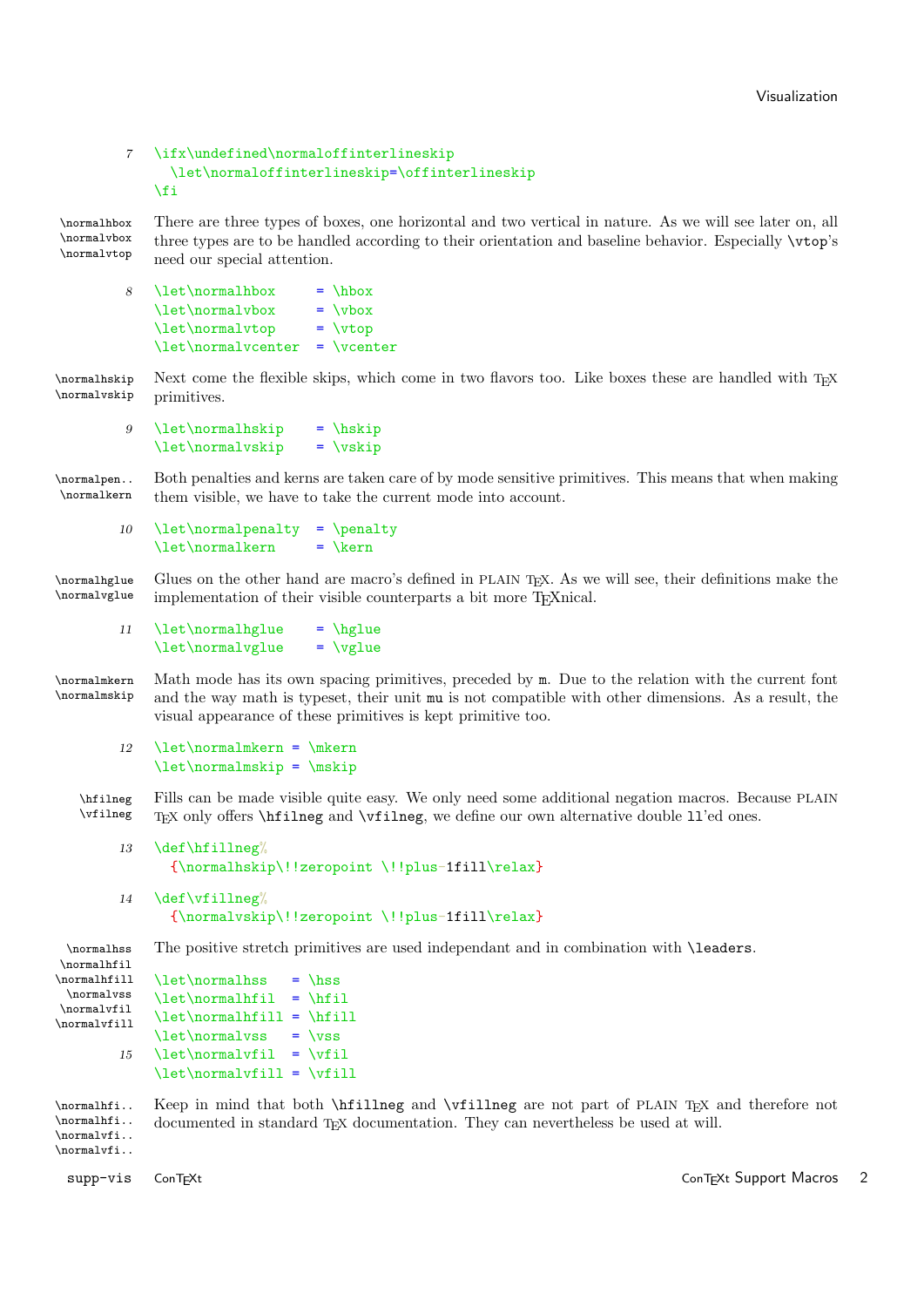<span id="page-3-0"></span>\let\normalhfilneg = \hfilneg 16 \let\normalhfillneg = \hfillneg  $\let\normal{\refline{\} = \vfline{ \}$ \let\normalvfillneg = \vfillneg

> Visualization is not always wanted. Instead of turning this option off in those (unpredictable) situations, we just redefine a few PLAIN macros.

```
17 \def\rlap#1{\normalhbox to \!!zeropoint{#1\normalhss}}
    \def\llap#1{\normalhbox to \!!zeropoint{\normalhss#1}}
```

```
18 \def<sup>~</sup>{\normalpenalty\!!tenthousand\ }
```
\makeruled.. Ruled boxes can be typeset is many ways. Here we present just one alternative. This implementation may be a little complicated, but it supports all three kind of boxes. The next command expects a  $\langle box \rangle$  specification, like:

#### \makeruledbox0

\baseliner.. We can make the baseline of a box visible, both dashed and as a rule. The line is drawn on top of the \baselinef.. baseline. All we have to say is:

> \baselineruletrue \baselinefilltrue

At the cost of some overhead these alternatives are implemented using  $\i{if}$ 's:

#### 19 \newif\ifbaselinerule \baselineruletrue \newif\ifbaselinefill \baselinefillfalse

\iftoprule Rules can be turned on and off, but by default we have:

```
\ifbottomr..
\ifleftrule
\ifrightrule
```
\topruletrue \bottomruletrue \leftruletrue \rightruletrue

As we see below:

| 20 | \newif\iftoprule    | \topruletrue                  |
|----|---------------------|-------------------------------|
|    | \newif\ifbottomrule | <i><b>\bottomruletrue</b></i> |
|    | \newif\ifleftrule   | <i><b>Neftruletrue</b></i>    |
|    | \newif\ifrightrule  | \rightruletrue                |

\boxrulewi.. The width in the surrounding rules can be specified by assigning an apropriate value to the dimension used. This module defaults the width to:

\boxrulewidth=.2pt

Although we are already low on  $\langle dimensions\rangle$  it's best to spend one here, mainly because it enables easy manipulation, like multiplication by a given factor.

```
21 \newdimen\boxrulewidth \boxrulewidth=.2pt
```
The core macro \makeruledbox looks a bit hefty. The manipulation at the end is needed because we want to preserve both the mode and the baseline. This means that  $\v{top's}$  and  $\v{tox'es}$  behave the way we expect them to do.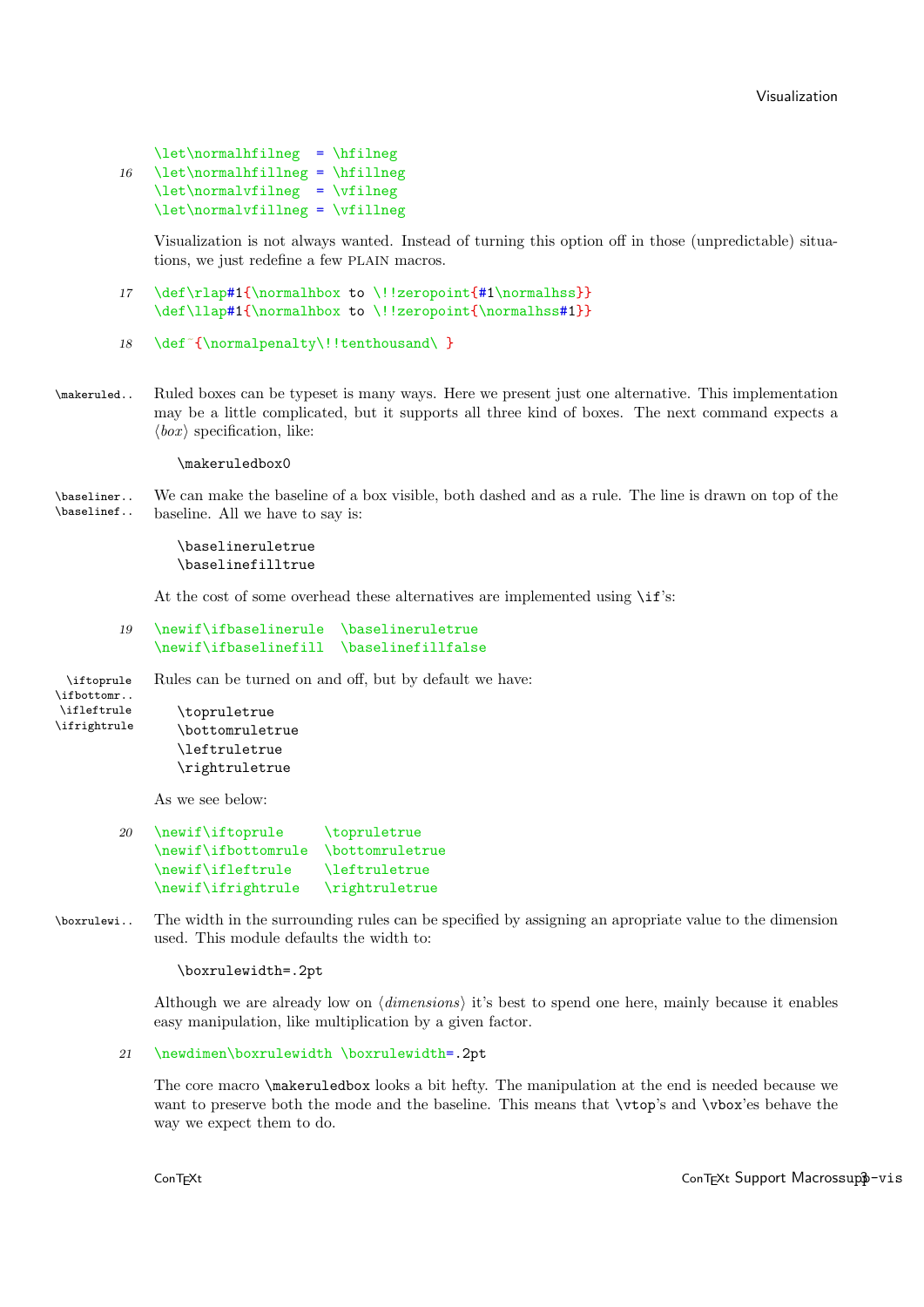

The \cleaders part of the macro is responsible for the visual baseline. The \normalhfill belongs to this primitive too. By storing and restoring the height and depth of box #1, we preserve the mode.

```
22 \def\makeruledbox#1%
      {\edef\ruledheight{\the\ht#1}%
       \edef\ruleddepth {\the\dp#1}%
       \edef\ruledwidth {\the\wd#1}%
       \setbox\scratchbox=\normalvbox
         {\dontcomplain
          \normaloffinterlineskip
          \visualhrule
            \!!height\boxrulewidth
            \iftoprule\else\!!width\!!zeropoint\fi
          \normalvskip-\boxrulewidth
          \normalhbox to \ruledwidth
            {\visualvrule
               \!!height\ruledheight
               \!!depth\ruleddepth
               \!!width\ifleftrule\else0\fi\boxrulewidth
             \ifdim\ruledheight>\!!zeropoint \else \baselinerulefalse \fi
             \ifdim\ruleddepth>\!!zeropoint \else \baselinerulefalse \fi
             \ifbaselinerule
               \ifdim\ruledwidth<20\boxrulewidth
                 \baselinefilltrue
               \fi
               \cleaders
                 \ifbaselinefill
                    \visualhrule
                      \!!height\boxrulewidth
                 \else
                   \normalhbox
                      {\normalhskip2.5\boxrulewidth
                      \visualvrule
                         \!!height\boxrulewidth
                         \!!width5\boxrulewidth
                       \normalhskip2.5\boxrulewidth}%
                 \chifi
             \fi
             \normalhfill
             \visualvrule
               \!!width\ifrightrule\else0\fi\boxrulewidth}%
           \normalvskip-\boxrulewidth
           \visualhrule
             \!!height\boxrulewidth
             \ifbottomrule\else\!!width\!!zeropoint\fi}%
       \wd#1=\!!zeropoint
       \setbox#1=\ifhbox#1\normalhbox\else\normalvbox\fi
         {\normalhbox{\box#1\lower\ruleddepth\box\scratchbox}}%
```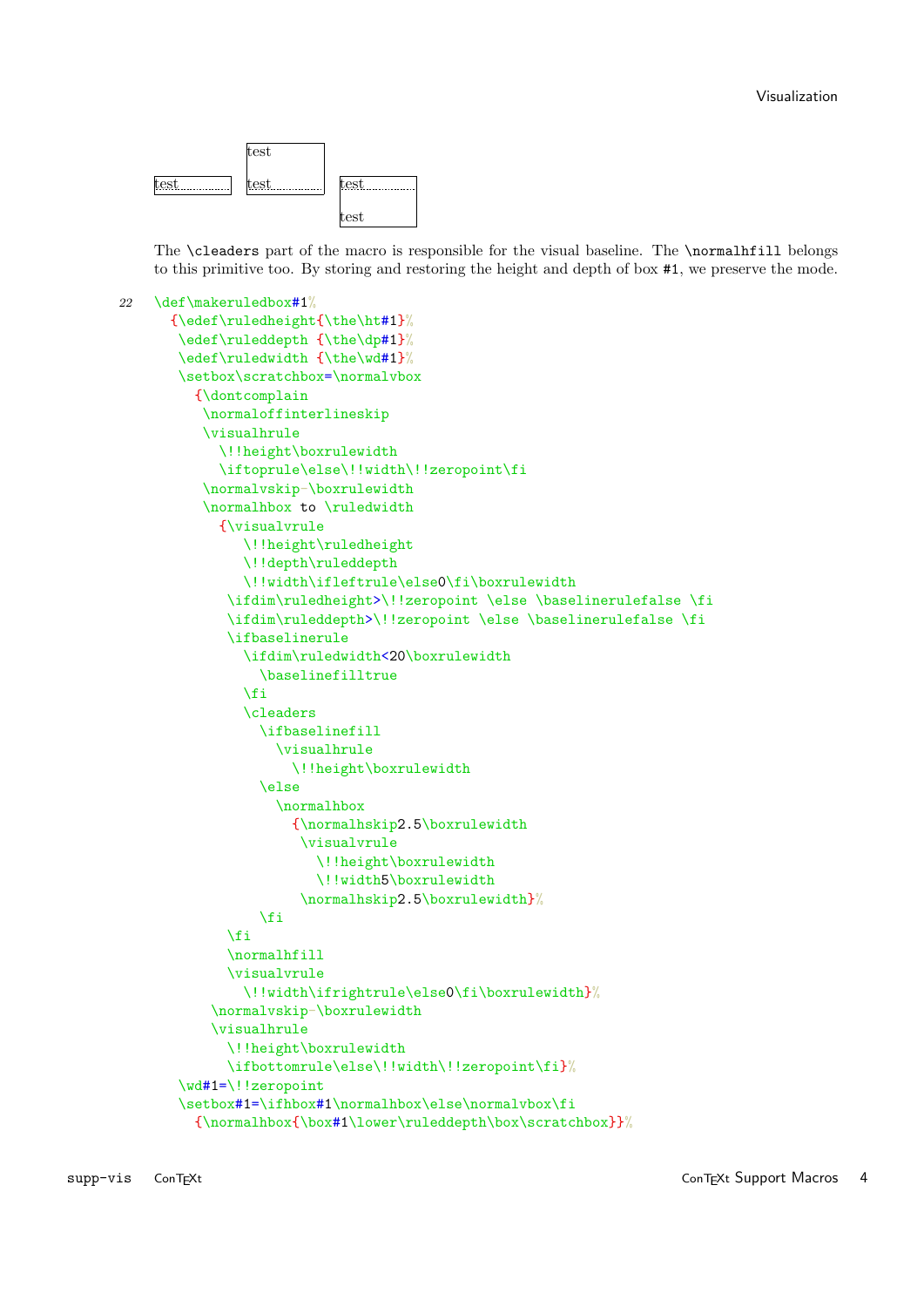<span id="page-5-0"></span>\ht#1=\ruledheight \wd#1=\ruledwidth \dp#1=\ruleddepth}

Just in case one didn't notice: the rules are in fact layed over the box. This way the contents of a box cannot visually interfere with the rules around (upon) it. A more advanced version of ruled boxes can be found in one of the core modules of ConTEXt. There we take offsets, color, rounded corners, backgrounds and alignment into account too.

\ruledvbox \ruledvtop \ruledvcen..

\ruledhbox These macro's can be used instead of \hbox, \vbox, \vtop and, when in math mode, \vcenter. They just do what their names state. Using an auxiliary macro would save us a few words of memory, but it would make their appearance even more obscure.

one two three four five

| hbox               |  |
|--------------------|--|
| $\left\{ \right\}$ |  |
| one                |  |
| two                |  |
| \hbox{three}       |  |
| four               |  |
| five               |  |
|                    |  |

23 \unexpanded\def\ruledhbox%

{\normalhbox\bgroup

\dowithnextbox{\makeruledbox\nextbox\box\nextbox\egroup}% \normalhbox}

| first line  |  |
|-------------|--|
| second line |  |
| third line  |  |
| fourth line |  |
| fifth line  |  |
|             |  |

| first line \par  |  |
|------------------|--|
| second line \par |  |
| third line \par  |  |
| fourth line \par |  |
|                  |  |
|                  |  |
|                  |  |

 $\bar{\ }$ 

24 \unexpanded\def\ruledvbox%

{\normalvbox\bgroup

\dowithnextbox{\makeruledbox\nextbox\box\nextbox\egroup}% \normalvbox}

| first line  | . |  |
|-------------|---|--|
| second line |   |  |
| third line  |   |  |
| fourth line |   |  |
| fifth line  |   |  |
|             |   |  |

| \vtop              |  |
|--------------------|--|
| $\left\{ \right\}$ |  |
| first line \par    |  |
| second line \par   |  |
| third line \par    |  |
| fourth line \par   |  |
| fifth line         |  |
| $\text{strut}$     |  |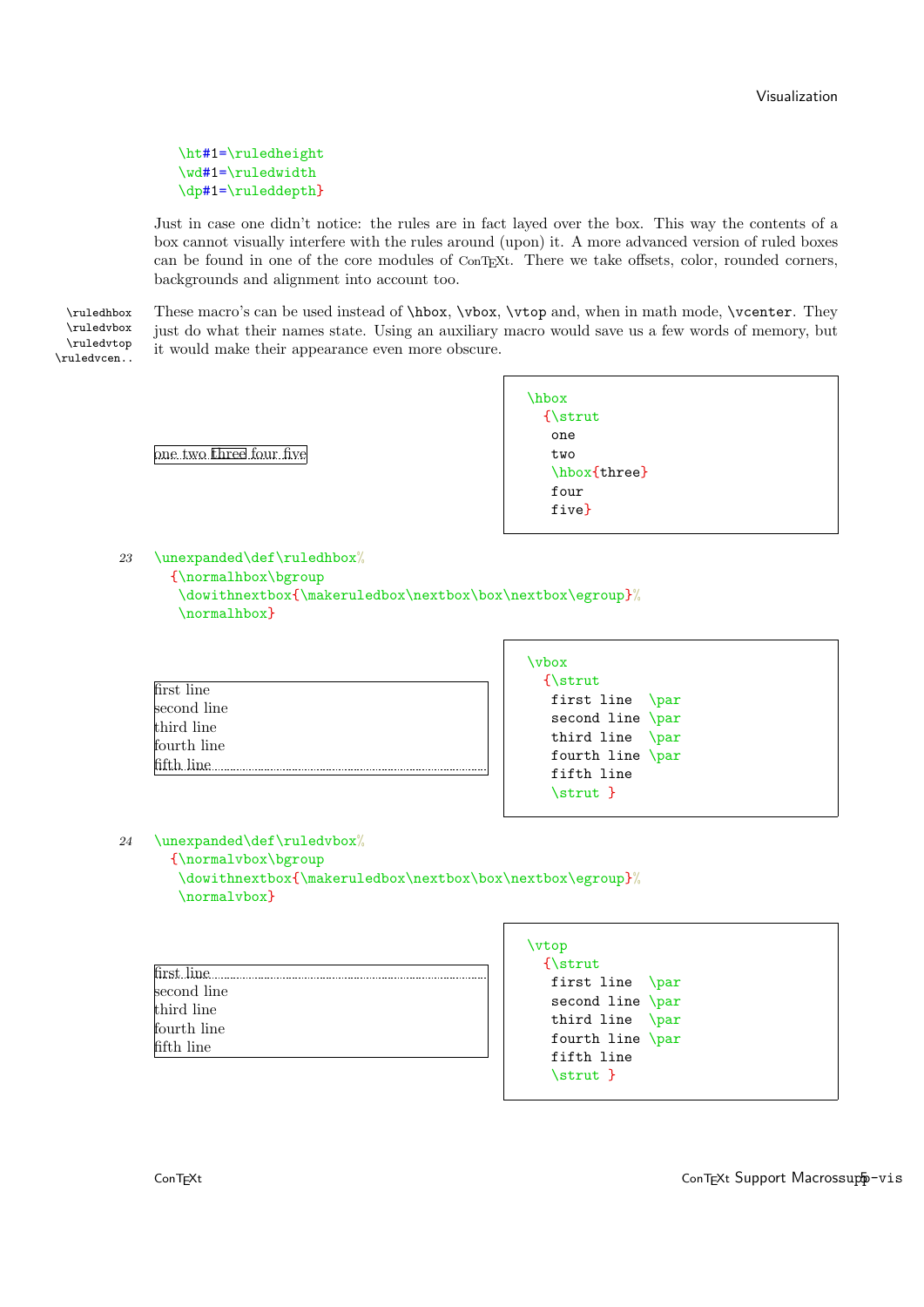#### <span id="page-6-0"></span>25 \unexpanded\def\ruledvtop%

{\normalvtop\bgroup

```
\dowithnextbox{\makeruledbox\nextbox\box\nextbox\egroup}%
\normalvtop}
```

|      | alfa  |      |
|------|-------|------|
|      | beta  |      |
|      | gamma |      |
| alfa |       | alfa |
| eta. |       | beta |
|      |       |      |
|      |       |      |
|      |       |      |

\hbox {\$\vcenter{\hsize.2\hsize alfa \par beta}\$ \$\vcenter to 3cm{\hsize.2\hsize alfa \par beta \par gamma}\$ \$\vcenter{\hsize.2\hsize alfa  $\parrow$  beta}\$}

26 \unexpanded\def\ruledvcenter% {\normalvbox\bgroup \dontinterfere

```
\dowithnextbox
  {\scratchdimen=.5\ht\nextbox
   \advance\scratchdimen by .5\dp\nextbox
  \ht\nextbox=\scratchdimen
  \dp\nextbox=\scratchdimen
   \ruledhbox{\box\nextbox}%
   \egroup}%
\normalvbox}
```
\ruledbox Of the next two macros the first can be used to precede a box of ones own choice. One can for instance \setruledbox prefix boxes with \ruledbox and afterwards — when the macro satisfy the needs — let it to \relax.

\ruledbox\hbox{What rules do you mean?}

The macro **\setruledbox** can be used to directly rule a box.

\setruledbox12=\hbox{Who's talking about rules here?}

At the cost of some extra macros we can implement a variant that does not need the =, but we stick to:

```
27 \unexpanded\def\ruledbox%
      {\dowithnextbox{\makeruledbox\nextbox\box\nextbox}}
```

```
28 \def\setruledbox#1=%
      {\dowithnextbox{\makeruledbox\nextbox\setbox#1=\nextbox}}
```
\investiga.. Before we meet the visualizing macro's, we first implement ourselves some handy utility ones. Just \investiga.. \investiga.. for the sake of efficiency and readability, we introduce some status variables, that tell us a bit more about the registers we use:

```
\ifflexible
\ifzero
\ifnegative
\ifpositive
```
These status variables are set when we call for one of the investigation macros, e.g.

```
\investigateskip\scratchskip
```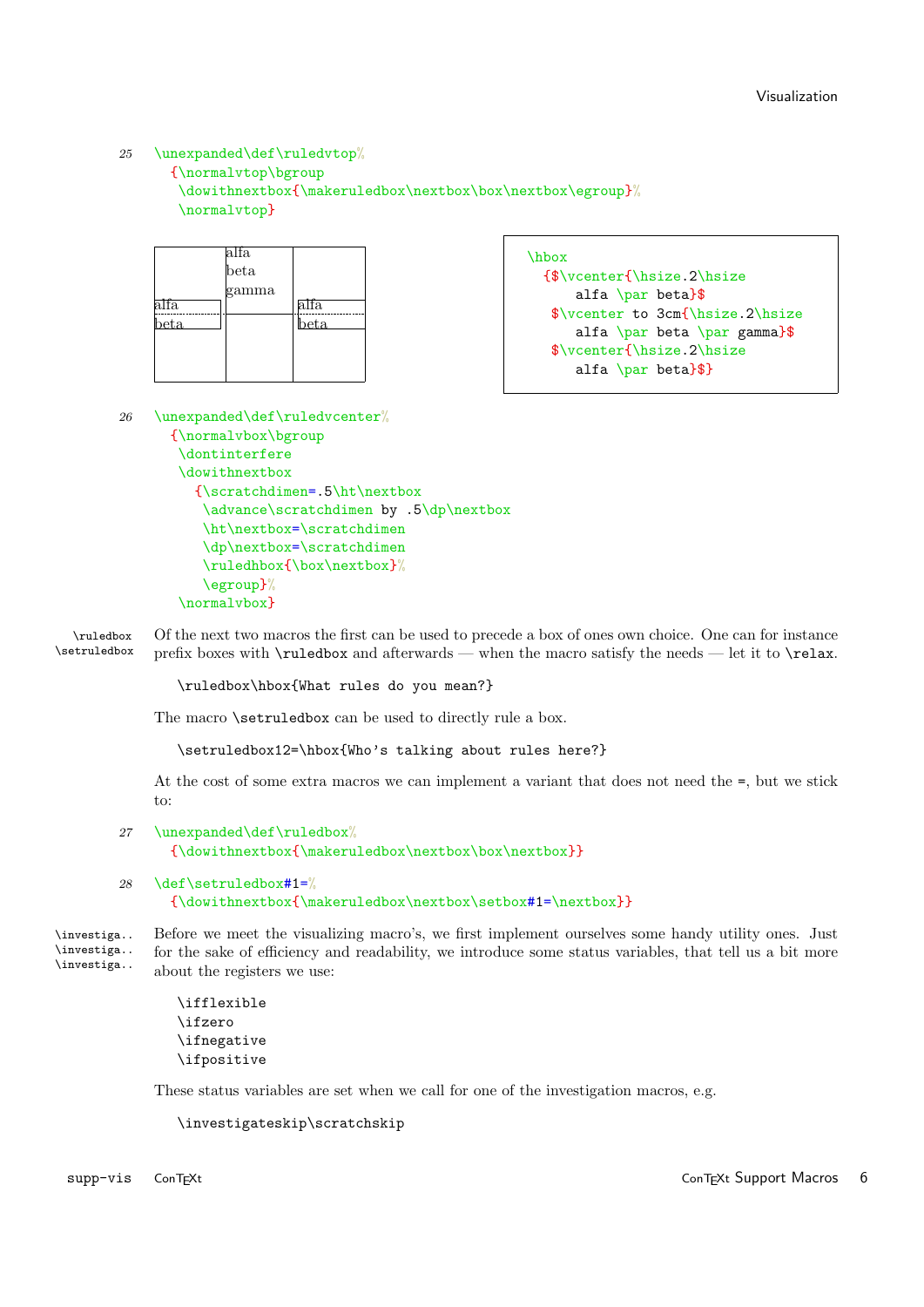We use some dirty trick to check stretchability of  $\langle skips \rangle$ . Users of these macros are invited to study their exact behavior first. The positive and negative states both include zero and are in fact nonnegative  $(\geq 0)$  and non-positive  $(\leq 0)$ .

```
29 \newif\ifflexible
    \newif\ifzero
    \newif\ifnegative
    \newif\ifpositive
30 \def\investigateskip#1%
      {\relax
       \scratchdimen=#1\relax
       \edef\!!stringa{\the\scratchdimen}%
       \edef\!!stringb{\the#1}%
       \ifx\!!stringa\!!stringb \flexiblefalse \else \flexibletrue \fi
       \ifdim#1=\!!zeropoint\relax
         \zerotrue \else
         \zerofalse \fi
       \ifdim#1<\!!zeropoint\relax
         \positivefalse \else
         \positivetrue \fi
       \ifdim#1>\!!zeropoint\relax
         \negativefalse \else
         \negativetrue \fi}
31 \def\investigatecount#1%
      {\relax
       \flexiblefalse
       \iintnum#1=0\label{eq:zercr} $$ \zercrctrue \le \zccrds\zetazerofalse
       \ifnum#1<0
         \positivefalse \else
         \positivetrue \fi
       \iintnum#1>0\negativefalse \else
         \negativetrue \fi}
32 \def\investigatemuskip#1%
      {\relax
       \edef\!!stringa{\the\scratchmuskip}%
       \edef\!!stringb{0mu}%
       \def\!!stringc##1##2\\{##1}%
       \expandafter\edef\expandafter\!!stringc\expandafter
         {\expandafter\!!stringc\!!stringa\\}%
       \edef\!!stringd{-}%
       \flexiblefalse
       \ifx\!!stringa\!!stringb
         \zerotrue
         \negativefalse
         \positivefalse
       \else
         \zerofalse
         \ifx\!!stringc\!!stringd
```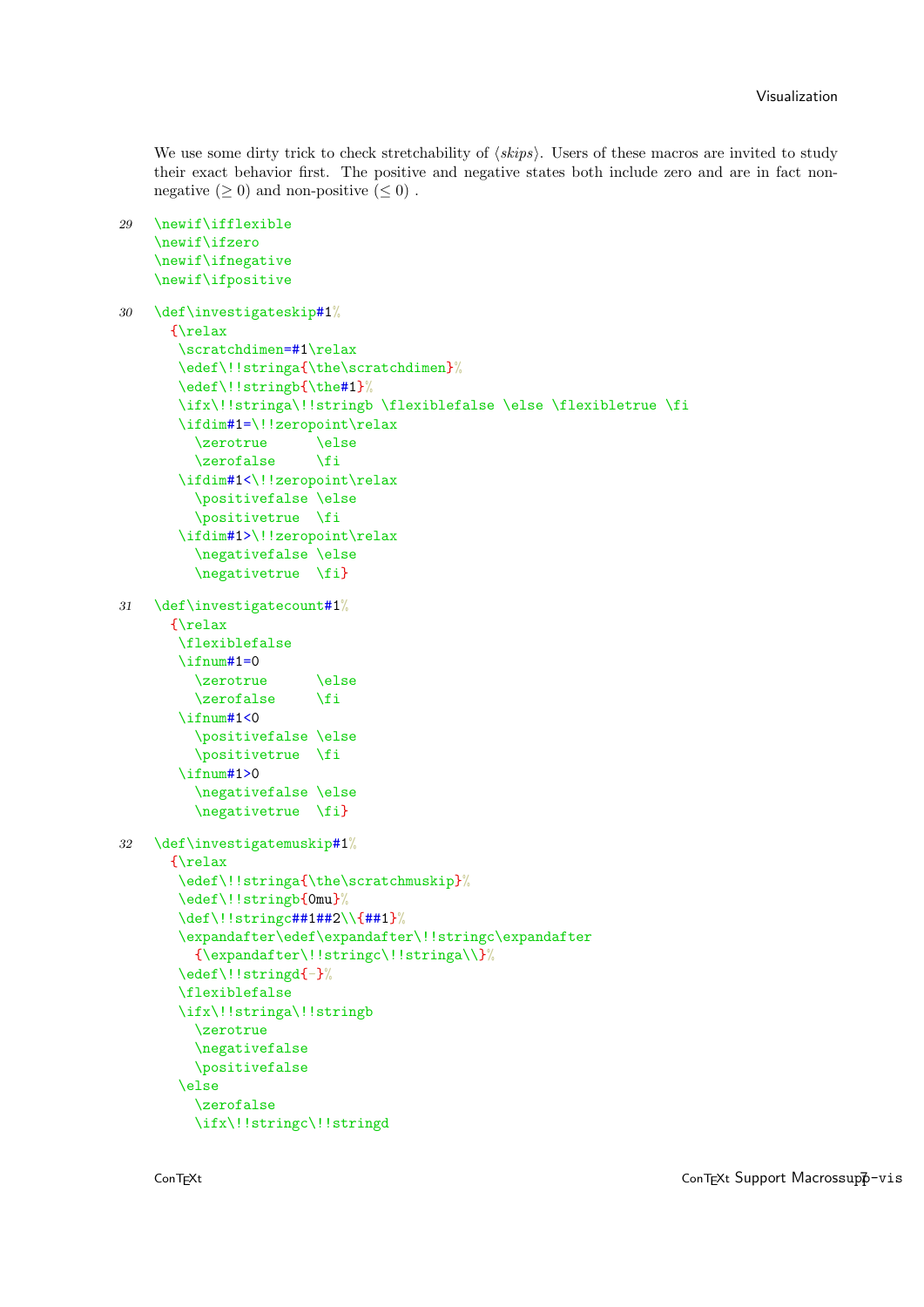```
\positivefalse
    \negativetrue
  \else
     \positivetrue
    \negativefalse
  \chi_{\text{fi}}\fi}
```
Now the neccessary utility macros are defined, we can make a start with the visualizing ones. The implementation of these macros is a compromise between readability, efficiency of coding and processing speed. Sometimes we do in steps what could have been done in combination, sometimes we use a few boxes more or less then actually needed, and more than once one can find the same piece of rule drawing code twice.

\ifcentere.. Depending on the context, one can force visual vertical cues being centered along \hsize or being put<br>Normalycue at the current position. Although centering often looks better, we've chosen the second elternat at the current position. Although centering often looks better, we've chosen the second alternative as default. The main reason for doing so is that often when we don't set the  $\hbar$  size ourselves, TEX takes the value of the surrounding box. As a result the visual cues can migrate outside the current context.

> This behavior is accomplished by a small but effective auxiliary macro, which behavior can be influenced by the boolean \centeredvcue. By saying

\centeredvcuetrue

one turns centering on. As said, we turn it off.

```
33 \newif\ifcenteredvcue \centeredvcuefalse
```

```
34 \def\normalvcue#1%
      {\normalhbox \ifcenteredvcue to \hsize \fi {\normalhss#1\normalhss}}
```
We could have used the more robust version

```
\def\normalvcue%
  {\normalhbox \ifcenteredvcue to \hsize \fi
   \bgroup\bgroup\normalhss
   \aftergroup\normalhss\aftergroup\egroup
   \let\next=}
```
or the probably best one:

```
\def\normalvcue%
  {\hbox \ifcenteredvcue to \hsize
     \bgroup\bgroup\normalhss
     \aftergroup\normalhss\aftergroup\egroup
   \else
     \bgroup
   \fi
   \let\next=}
```
Because we don't have to preserve  $\langle \textit{catcodes} \rangle$  and only use small arguments, we stick to the first alternative.

\testrulew.. We build our visual cues out of rules. At the cost of a much bigger DVI file, this is to be prefered over using characters (1) because we cannot be sure of their availability and (2) because their dimensions are fixed.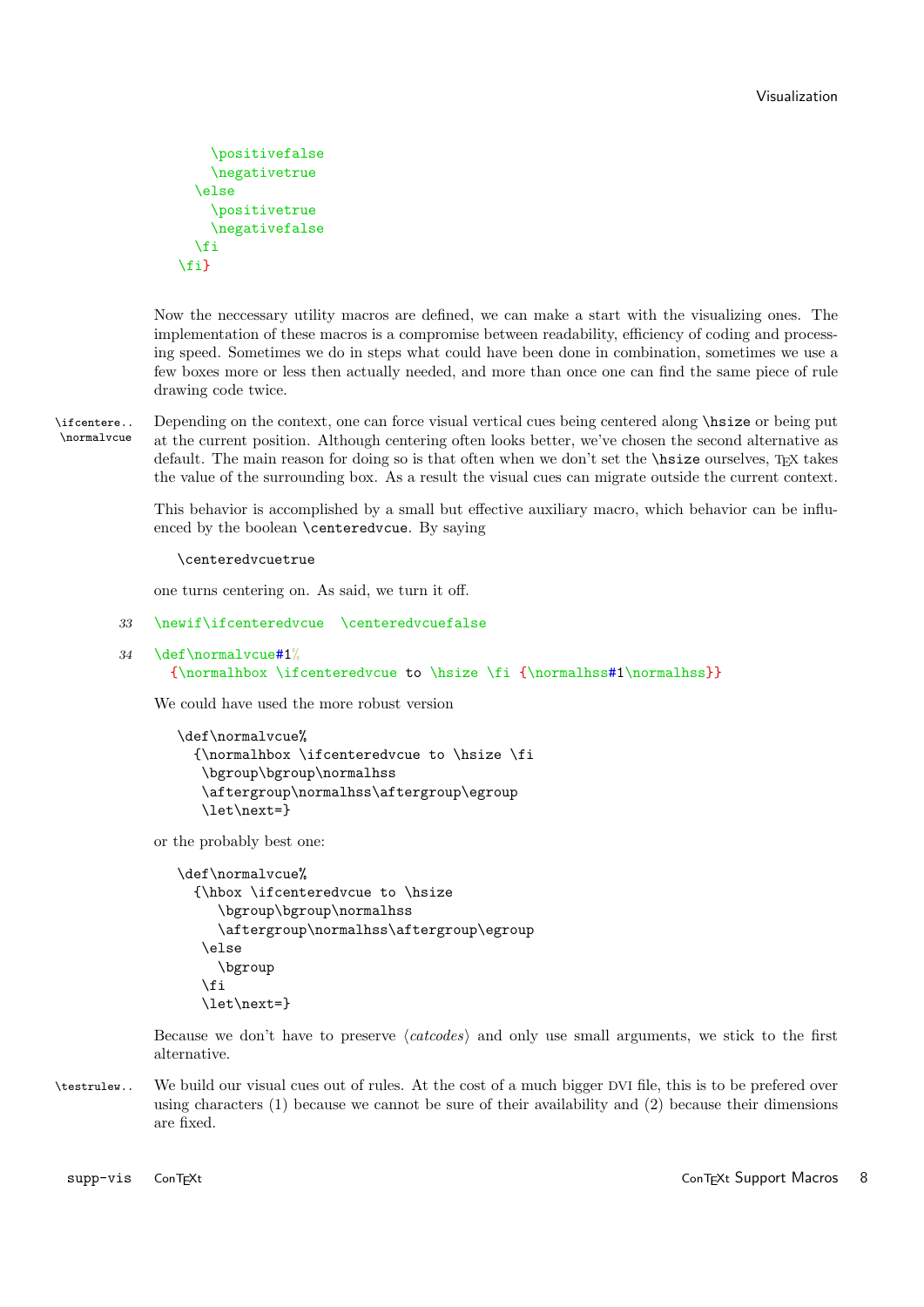<span id="page-9-0"></span>As with ruled boxes, we use a  $\langle dimension \rangle$  to specify the width of the ruled elements. This dimension defaults to:

#### \testrulewidth=\boxrulewidth

Because we prefer whole numbers for specifying the dimensions, we often use even multiples of \testrulewidth.

 $\forall$ isiblest.. A second variable is introduced because of the stretch components of  $\langle$ skips $\rangle$ . At the cost of some accuracy we can make this stretch visible.

#### \visiblestretchtrue

#### 35 \newdimen\testrulewidth \testrulewidth=\boxrulewidth \newif\ifvisiblestretch \visiblestretchfalse

\ruledhfil \ruledhfil.. \ruledhfill \ruledhfil..

 $\lvert$  and  $\lvert$  we start with the easiest part, the fills. The scheme we follow is visual filling – going back – normal filling. Visualizing is implemented using \cleaders. Because the  $\langle box \rangle$  that follows this command is constructed only once, the **\copy** is not really a prerequisite. We prefer using a **\normalhbox** here instead of a \hbox.

```
36 \def\setvisiblehfilbox#1\to#2#3#4%
      {\setbox#1=\normalhbox
         {\visualvrule
            \!!width#2\testrulewidth
            \!!height#3\testrulewidth
            \!!depth#4\testrulewidth}%
       \smashbox#1}
37 \def\doruledhfiller#1#2#3#4%
      {#1#2%
       \bgroup
         \dontinterfere
         \dontcomplain
         \setvisiblehfilbox0\to{4}{#3}{#4}%
         \setvisiblehfilbox2\to422%
         \copy0\copy2
         \bgroup
           \setvisiblehfilbox0\to422%
           \cleaders
              \normalhbox to 12\testrulewidth
                {\normalhss\copy0\normalhss}%
             #1%
         \egroup
         \setbox0=\normalhbox
           {\normalhskip-4\testrulewidth\copy0\copy2}%
         \smashbox0
         \box0
       \egroup}
```
The horizontal fillers differ in their boundary visualization. Watch the small dots. Fillers can be combined within reasonable margins.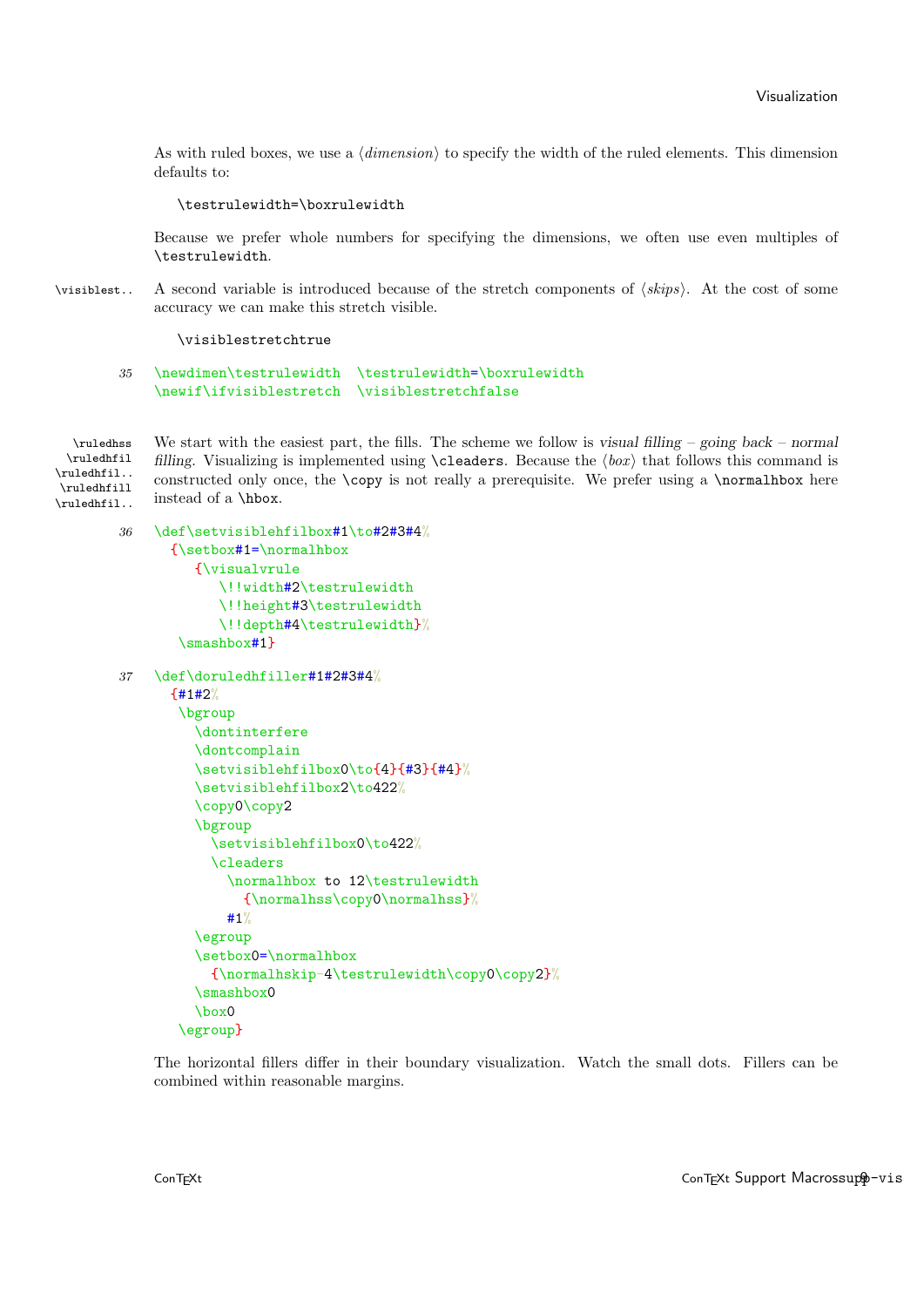<span id="page-10-0"></span>\hss test

\hfil test

\hfill test

\hfil\hfil test \hfil

The negative counterparts are visualizes, but seldom become visible, apart from their boundaries.

\hfilneg test

\hfillneg test

Although leaders are used for visualizing, they are visualized themselves correctly as the next example shows.

◦ ◦ ◦ ◦ ◦ ◦ ◦ ◦ ◦ ◦ ◦ ◦ ◦ ◦ ◦ ◦ ◦ ◦ ◦ ◦ ◦ ◦

All five substitutions use the same auxiliary macro. Watch the positive first – negative next approach.

```
38 \unexpanded\def\ruledhss%
      {\doruledhfiller\normalhss\normalhfilneg{0}{0}}
```

```
39 \unexpanded\def\ruledhfil%
      {\doruledhfiller\normalhfil\normalhfilneg{10}{-6}}
```
- 40 \unexpanded\def\ruledhfill% {\doruledhfiller\normalhfill\normalhfillneg{18}{-14}}
- 41 \unexpanded\def\ruledhfilneg% {\doruledhfiller\normalhfilneg\normalhfil{-6}{10}}
- 42 \unexpanded\def\ruledhfillneg% {\doruledhfiller\normalhfillneg\normalhfill{-14}{18}}

\ruledvss The vertical mode commands adopt the same visualization scheme, but are implemented in a slightly \ruledvfil \ruledvfil.. different way.

```
\ruledvfill
\ruledvfil..
            \def\setvisiblevfilbox#1\to#2#3#4%
              {\setbox#1=\normalhbox
       43 {\visualvrule
                    \!!width#2\testrulewidth
                    \!!height#3\testrulewidth
                    \!!depth#4\testrulewidth}%
               \smashbox#1}%
       44 \def\doruledvfiller#1#2#3%
              {#1#2%
```

```
\bgroup
  \dontinterfere
  \dontcomplain
  \normaloffinterlineskip
  \setvisiblevfilbox0\to422%
  \setbox2=\normalvcue
    {\normalhskip -#3\testrulewidth\copy0}%
  \smashbox2
```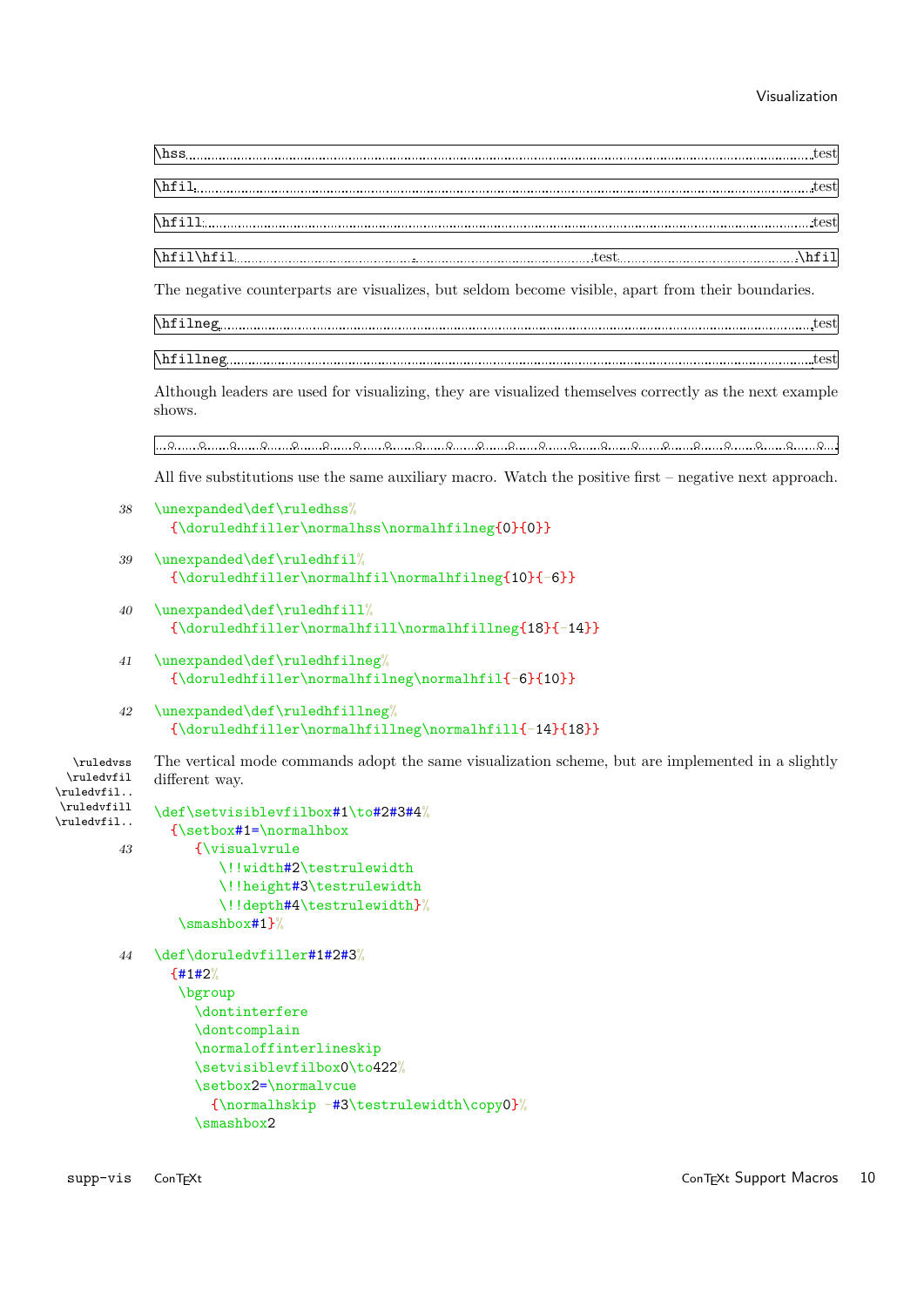```
\copy2
  \bgroup
    \setbox2=\normalvcue
     {\normalhskip -2\testrulewidth\copy0}%
    \smashbox2
    \copy2
    \cleaders
      \normalvbox to 12\testrulewidth
        {\normalvss\copy2\normalvss}%
     #1%
    \setbox2=\normalvbox
      {\normalvskip-2\testrulewidth\copy2}%
    \smashbox2
    \box2
  \egroup
  \box2
\egroup}
```
Because they act the same as their horizontal counterparts we only show a few examples.

| \vss      | $\sqrt{1 + \epsilon^2}$ |           | \vfilneg  | \vfillneg    |
|-----------|-------------------------|-----------|-----------|--------------|
|           |                         |           |           |              |
|           |                         |           |           |              |
| last line | last line               | last line | last line | line<br>n et |

Keep in mind that **\vfillneg** is not part of PLAIN TEX, but are mimmicked by a macro.

```
45 \unexpanded\def\ruledvss%
      {\doruledvfiller\normalvss\normalvfilneg{2}}
```

```
46 \unexpanded\def\ruledvfil<sup>%</sup>
       {\doruledvfiller\normalvfil\normalvfilneg{-4}}
```

```
47 \unexpanded\def\ruledvfill%
      {\doruledvfiller\normalvfill\normalvfillneg{-12}}
```

```
48 \unexpanded\def\ruledvfilneg%
      {\doruledvfiller\normalvfilneg\normalvfil{8}}
```

```
49 \unexpanded\def\ruledvfillneg%
      {\doruledvfiller\normalvfillneg\normalvfill{16}}
```
\ruledhskip Skips differ from kerns in two important aspects:

- line and pagebreaks are allowed at a skip
- skips can have a positive and/or negative stretchcomponent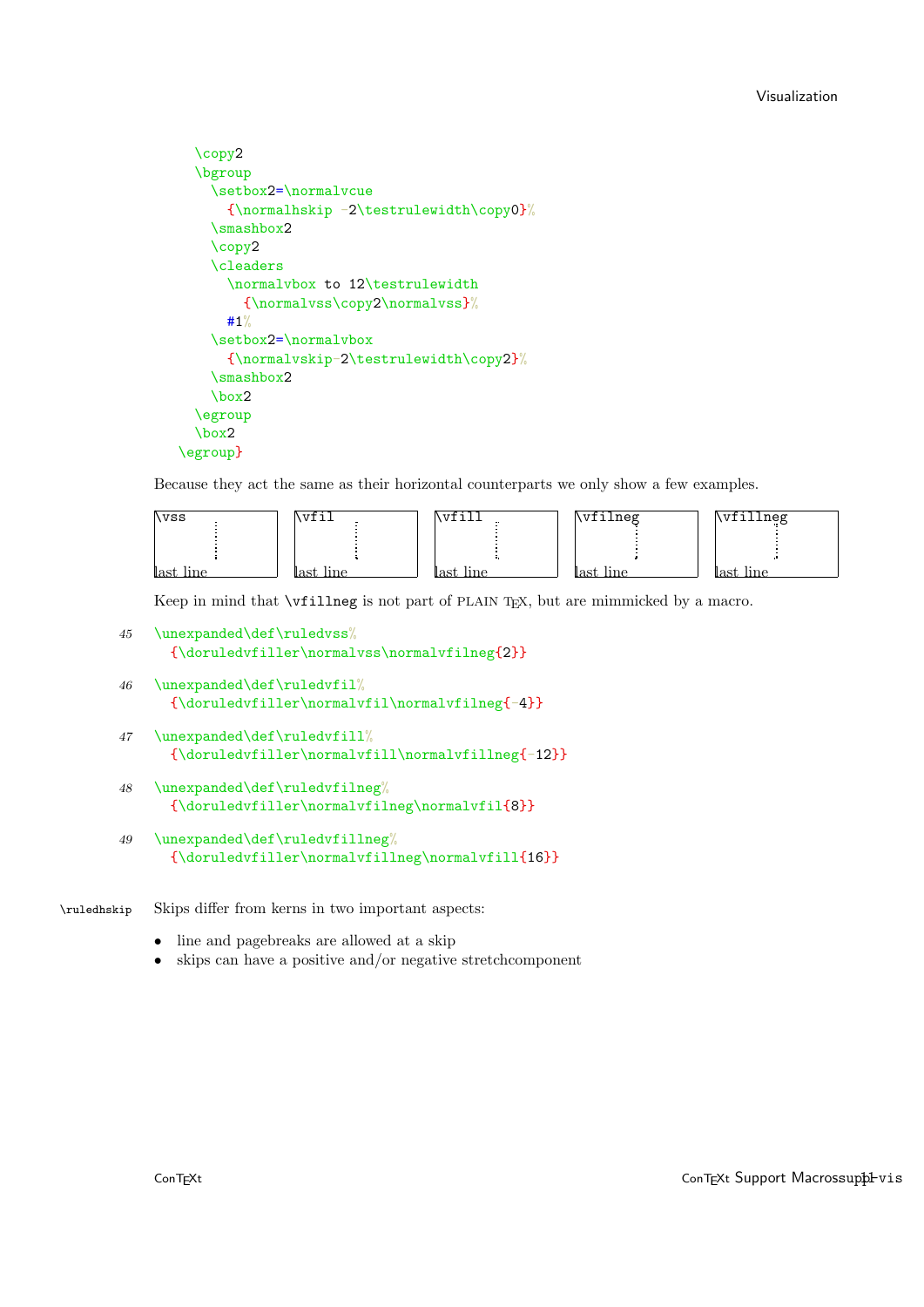Stated a bit different: kerns are fixed skips at which no line or pagebreak can occur. Because skips have a more open character, they are visualized in a open way.



When skips have a stretch component, this is visualized by means of a dashed line. Positive skips are on top of the baseline, negative ones are below it. This way we can show the combined results. An alternative visualization of stretch could be drawing the mid line over a length of the stretch, in positive or negative direction.

```
50 \def\doruledhskip%
```

```
{\relax
 \dontinterfere
 \dontcomplain
 \investigateskip\scratchskip
 \ifzero
   \setbox0=\normalhbox
     {\normalhskip-\testrulewidth
      \visualvrule
        \!!width4\testrulewidth
        \!!height16\testrulewidth
        \!!depth16\testrulewidth}%
 \else
   \setbox0=\normalhbox to \ifnegative-\fi\scratchskip
     {\visualvrule
        \!!width2\testrulewidth
        \ifnegative\!!depth\else\!!height\fi16\testrulewidth
      \cleaders
        \visualhrule
          \ifnegative
            \!!depth2\testrulewidth
            \!!height\!!zeropoint
          \else
            \!!height2\testrulewidth
            \!!depth\!!zeropoint
          \fi
        \normalhfill
      \ifflexible
        \normalhskip\ifnegative\else-\fi\scratchskip
        \normalhskip2\testrulewidth
        \cleaders
          \normalhbox
            {\normalhskip 2\testrulewidth
```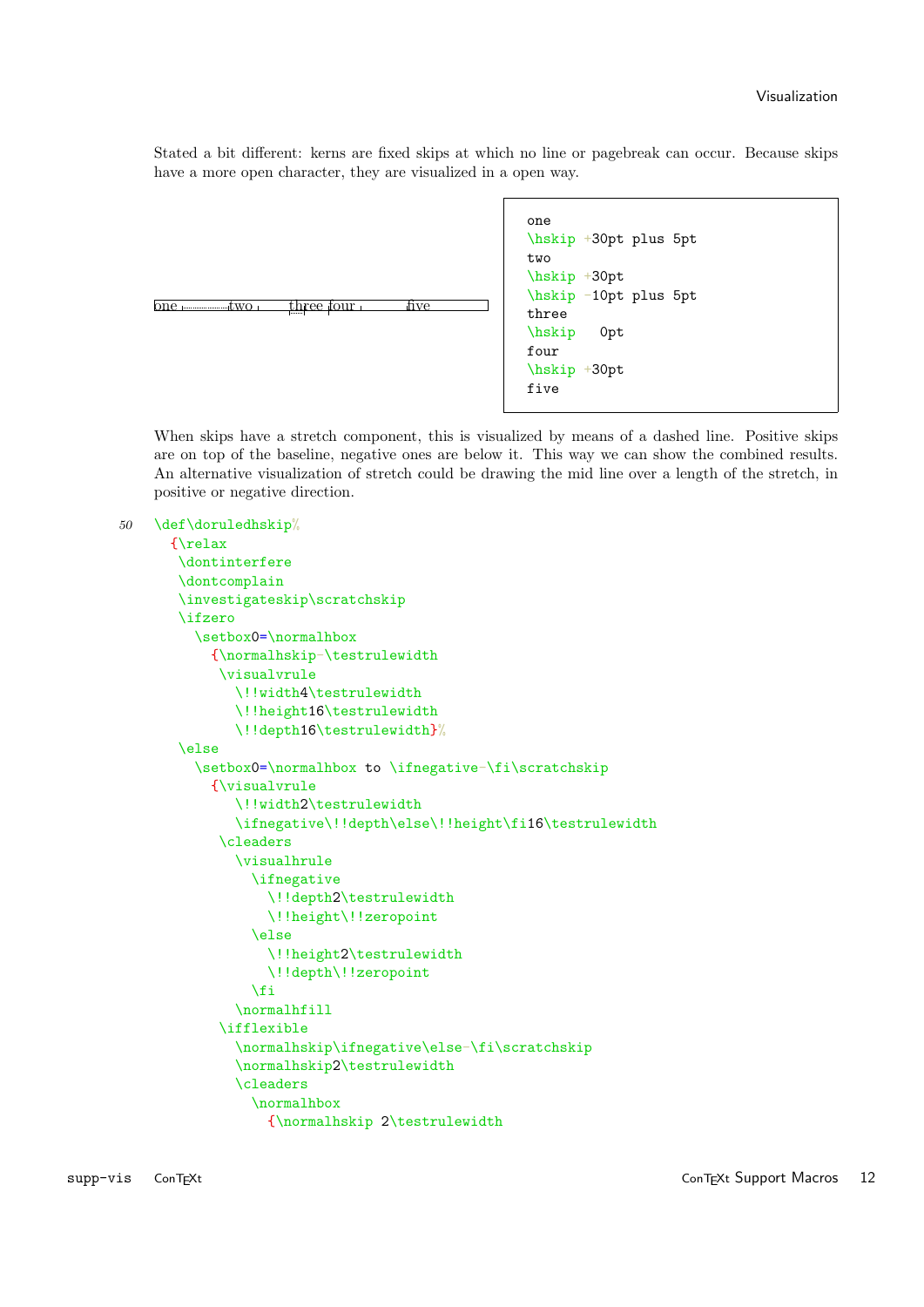#### Visualization

```
\visualvrule
              \!!width2\testrulewidth
              \!!height\ifnegative-7\else9\fi\testrulewidth
              \!!depth\ifnegative9\else-7\fi\testrulewidth
            \normalhskip 2\testrulewidth}%
         \normalhfill
     \fi
     \visualvrule
       \!!width2\testrulewidth
       \ifnegative\!!depth\else\!!height\fi16\testrulewidth}%
  \setbox0=\normalhbox
    {\ifnegative\else\normalhskip-\scratchskip\fi
     \box0}%
\fi
\smashbox0%
\ifvisiblestretch \else
  \flexiblefalse
\chi_{\text{fi}}\ifflexible
 % breaks ok but small displacements can occur
 \skip2=\scratchskip
  \advance\skip2 by -1\scratchskip
  \divide\skip2 by 2
  \advance\scratchskip by -\skip2
  \normalhskip\scratchskip
  \normalpenalty\!!tenthousand
  \box0
  \normalhskip\skip2
\else
  \normalhskip\scratchskip
  \box0
\fi
\egroup}
```

```
51 \unexpanded\def\ruledhskip%
```

```
{\bgroup
 \afterassignment\doruledhskip
 \scratchskip=}
```
The visual skip is located at a feasible point. Normally this does not interfere with the normaltypesetting process. The next examples show (1) the default behavior, (2) the (not entirely correct) distributed stretch and (3) the way the text is typeset without cues.

 $\textit{test} \textit{\underline{\textbf{u}}}\textit{test} \textit{test} \textit{test} \textit{test} \textit{test} \textit{test} \textit{test} \textit{test} \textit{test} \textit{test} \textit{test} \textit{test} \textit{test} \textit{test} \textit{test} \textit{test} \textit{test} \textit{test} \textit{test} \textit{test} \textit{test} \textit{test} \textit{test} \textit{test} \textit{test} \textit{test} \textit{test} \textit{test} \textit{test} \textit{test} \textit{test} \textit{test} \textit{test} \textit{test$ testtest test testtest test testtest test testtest test testtest test testtest test  $\begin{tabular}{c} \textbf{\texttt{m}}\textbf{t} \textbf{e} \textbf{t} \textbf{t} \textbf{e} \textbf{t} \textbf{t} \textbf{e} \textbf{t} \textbf{t} \textbf{e} \textbf{t} \textbf{t} \textbf{e} \textbf{t} \textbf{t} \textbf{e} \textbf{t} \textbf{t} \textbf{e} \textbf{t} \textbf{t} \textbf{e} \textbf{t} \textbf{t} \textbf{e} \textbf{t} \textbf{t} \textbf{e} \textbf{t} \textbf{t} \textbf{e} \textbf{t} \textbf{t$ 

```
\textit{test} \textit{\underline{\hspace{1cm} \textbf{test}}} \textit{test} \textit{\underline{\hspace{1cm} \textbf{test}}}\textit{test} \textit{\underline{\hspace{1cm} \textbf{test}}}\textit{test} \textit{test} \textit{test} \textit{test} \textit{test} \textit{test} \textit{test} \textit{test} \textit{test} \textit{test} \textit{test} \textit{test} \textit{test} \textit{test} \textit{test} \textit{test} \textit{test} \textit{test} \textit{test} \textit{test} \textit{test} \textit{test} \textit{test} \textit{test} \textit{testtest test testtest test testtest test testtest test testtest test testtest test
testtest test testtest test testtest test test
```
test test testtest test testtest test testtest test testtest test testtest test testtest test testtest test testtest test testtest test testtest test testtest test testtest test testtest test testtest test test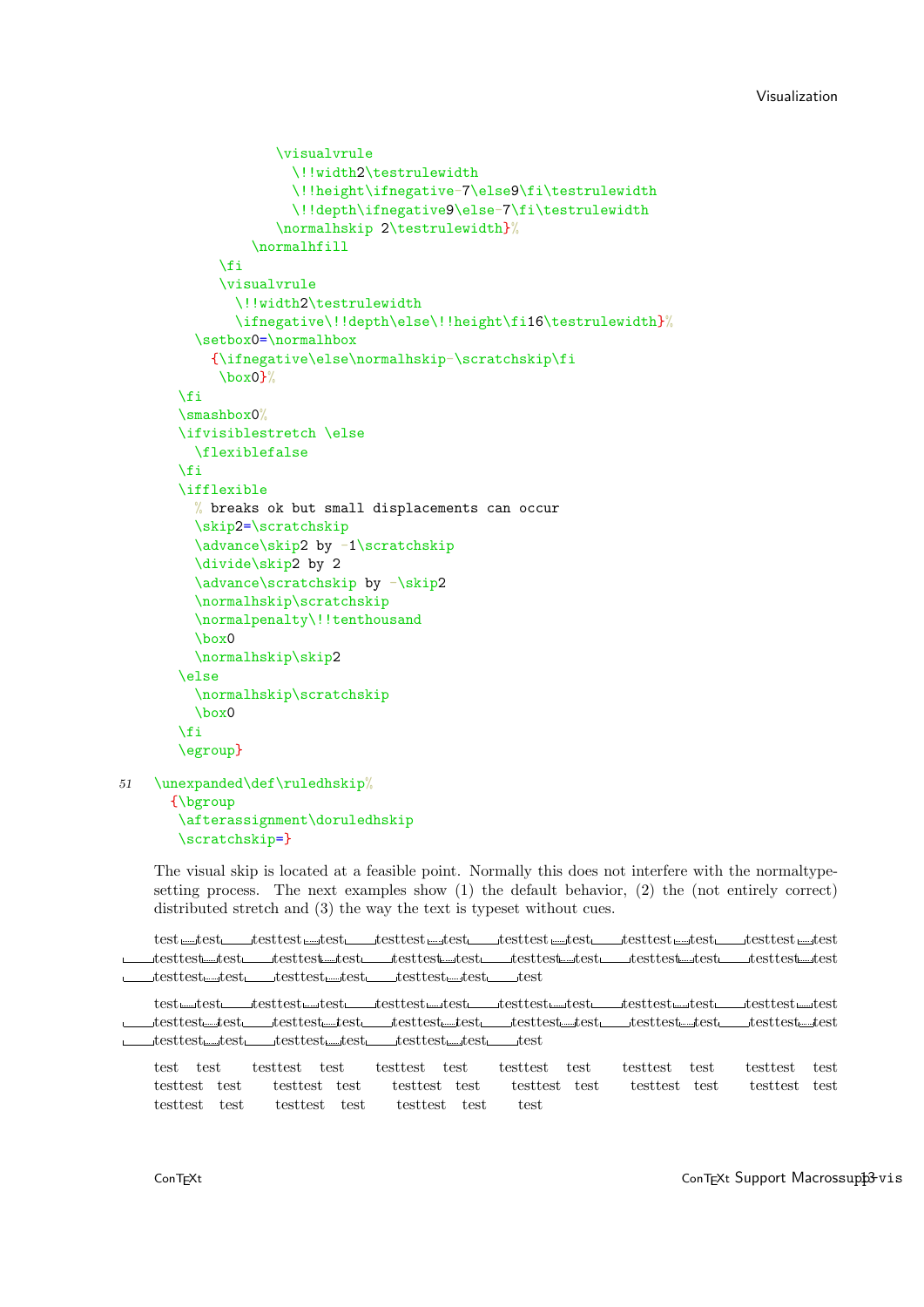<span id="page-14-0"></span>\ruledvskip We are less fortunate when implementing the vertical skips. This is a direct result of interference between the boxes that visualize the skip and skip removal at a pagebreak. Normally skips disappear at the top of a page, but not of course when visualized in a \vbox. A quite perfect simulation could have been built if we would have had available two more primitives: \hnop and \vnop. These new primitives could stand for boxes that are visible but are not taken into account in any way. They are there for us, but not for T<sub>E</sub>X.



We have to postpone \prevdepth. Although this precaution probably is not completely waterproof, it works quite well.

```
52 \def\dodoruledvskip%
```

```
{\nextdepth=\prevdepth
 \dontinterfere
 \dontcomplain
 \normaloffinterlineskip
 \investigateskip\scratchskip
 \ifzero
   \setbox0=\normalvcue
     {\visualvrule
        \!!width32\testrulewidth
        \!!height2\testrulewidth
        \!!depth2\testrulewidth}%
 \else
   \setbox0=\normalvbox to \ifnegative-\fi\scratchskip
     {\visualhrule
        \!!width16\testrulewidth
        \!!height2\testrulewidth
      \ifflexible
        \cleaders
          \normalhbox to 16\testrulewidth
            {\normalhss
             \normalvbox
               {\normalvskip 2\testrulewidth
                \visualhrule
                \!!width2\testrulewidth
                \!!height2\testrulewidth
                \normalvskip 2\testrulewidth}%
             \normalhss}%
          \normalvfill
```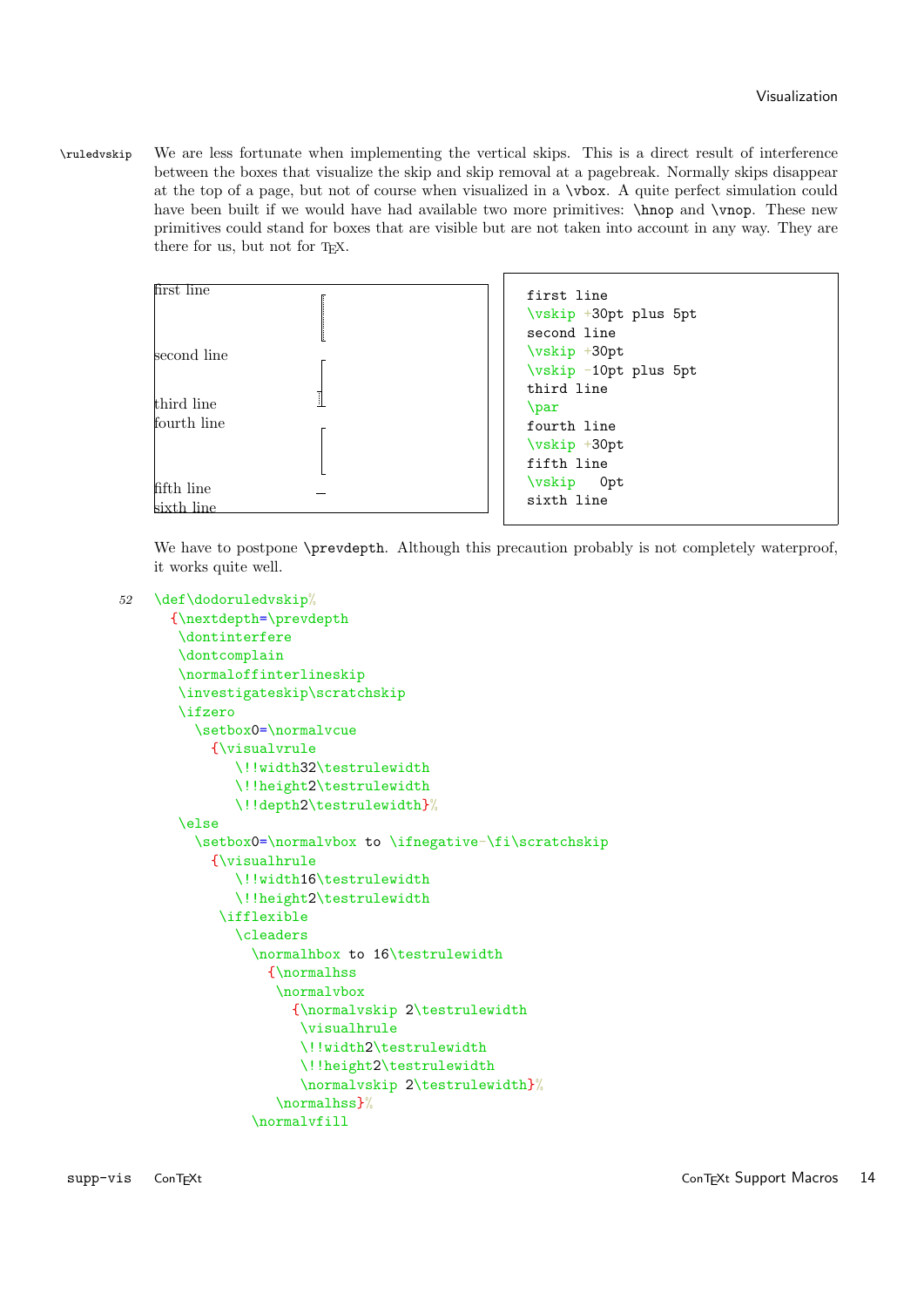```
\else
       \normalvfill
     \chifi
     \visualhrule
       \!!width16\testrulewidth
       \!!height2\testrulewidth}%
  \setbox2=\normalvbox to \ht0
    {\visualhrule
       \!!width2\testrulewidth
       \!!height\ht0}%
  \ifnegative
    \ht0=\!!zeropoint
    \setbox0=\normalhbox
      {\normalhskip2\testrulewidth % will be improved
       \normalhskip-\wd0\box0}%
  \chi_{\text{fi}}\smashbox0%
  \smashbox2%
  \setbox0=\normalvcue
    {\boxtimes2\boxtimes0}\setbox0=\normalvbox
    {\ifnegative\normalvskip\scratchskip\fi\box0}%
  \smashbox0%
\fi
\ifvisiblestretch
  \ifflexible
    \skip2=\scratchskip
    \advance\skip2 by -1\scratchskip
    \divide\skip2 by 2
    \advance\scratchskip by -\skip2
    \normalvskip\skip2
  \fi
\fi
\normalpenalty\!!tenthousand
\box0
\prevdepth=\nextdepth % not \dp0=\nextdepth
\normalvskip\scratchskip}
```
We try to avoid interfering at the top of a page. Of course we only do so when we are in the main vertical list.

```
53 \def\doruledvskip%
```

```
{\endgraf % \par
\ifdim\pagegoal=\maxdimen
   \ifinner
     \dodoruledvskip
   \fi
 \else
   \dodoruledvskip
 \chifi
 \egroup}
```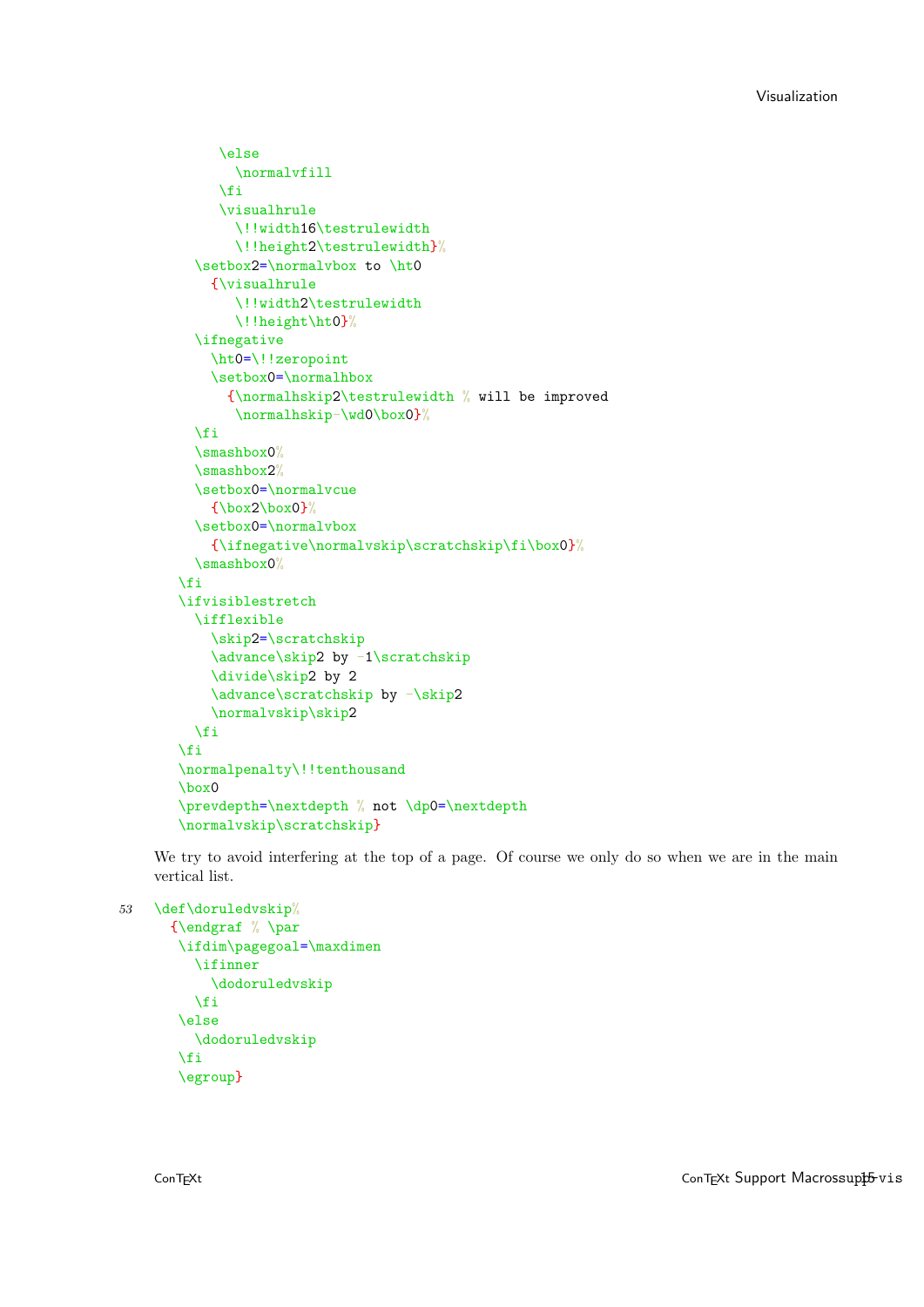```
54 \unexpanded\def\ruledvskip%
      {\bgroup
       \afterassignment\doruledvskip
       \scratchskip=}
```
\ruledkern The macros that implement the kerns are a bit more complicated than needed, because they also serve the visualization of glue, our PLAIN defined kerns with stretch or shrink. We've implemented both horizontal and vertical kerns as ruled boxes.



Positive and negative kerns are placed on top or below the baseline, so we are able to track their added result. We didn't mention spacings of 0 pt yet. Zero values are visualized a bit different, because we want to see them anyhow.

```
55 \def\doruledhkern%
```

```
{\dontinterfere
 \dontcomplain
 \baselinerulefalse
 \investigateskip\scratchskip
 \boxrulewidth=2\testrulewidth
 \ifzero
   \setbox0=\ruledhbox to 8\testrulewidth
     {\visualvrule
        \!!width\!!zeropoint
        \!!height16\testrulewidth
        \!!depth16\testrulewidth}%
   \setbox0=\normalhbox
     {\normalhskip-4\testrulewidth\box0}%
 \else
   \setbox0=\ruledhbox to \ifnegative-\fi\scratchskip
     {\visualvrule
        \!!width\!!zeropoint
        \ifnegative\!!depth\else\!!height\fi16\testrulewidth
      \ifflexible
        \normalhskip2\testrulewidth
        \cleaders
          \normalhbox
            {\normalhskip 2\testrulewidth
             \visualvrule
               \!!width2\testrulewidth
               \!!height\ifnegative-7\else9\fi\testrulewidth
```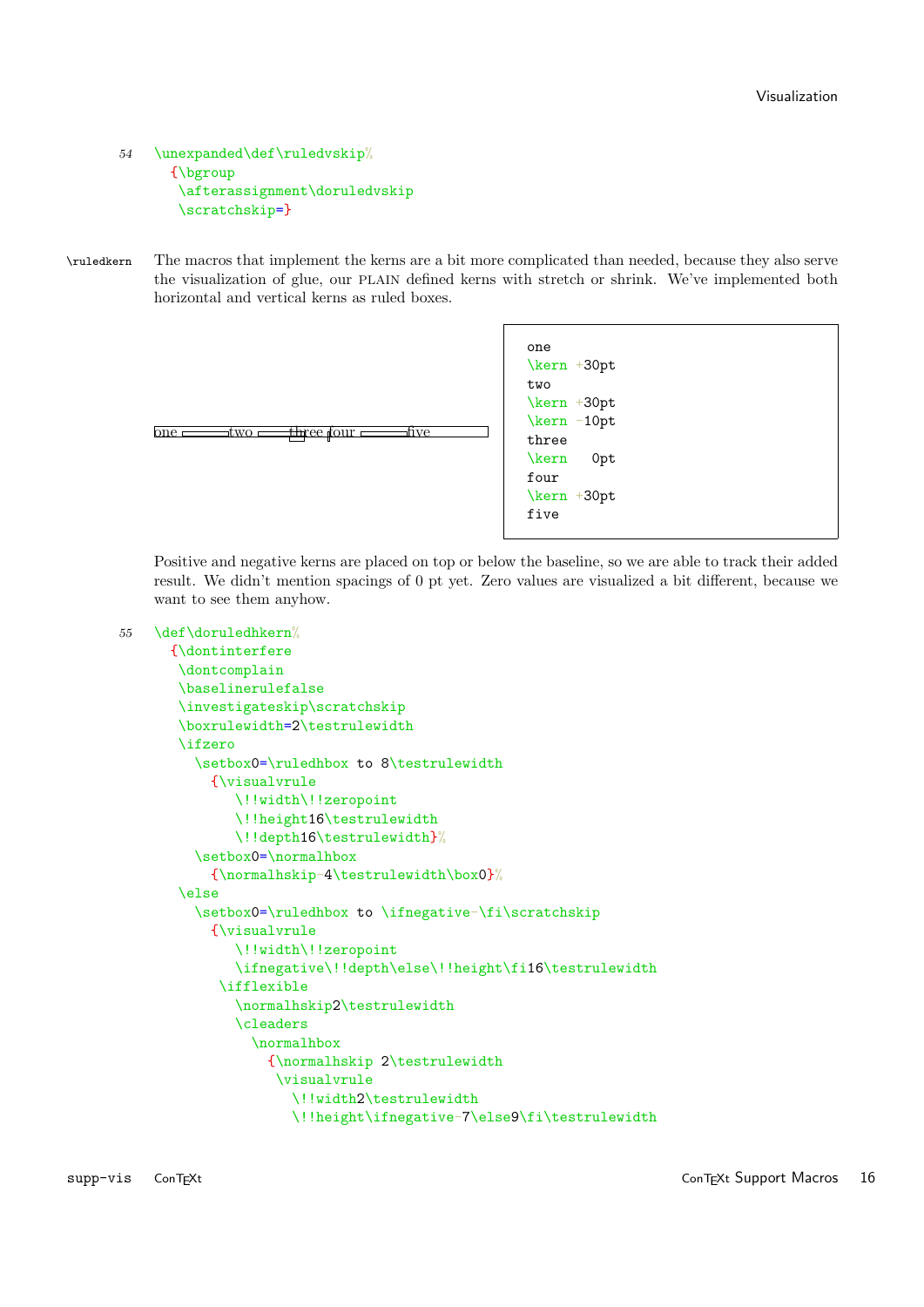```
\!!depth\ifnegative9\else-7\fi\testrulewidth
                   \normalhskip 2\testrulewidth}%
                \normalhfill
             \else
              \normalhfill
             \frac{1}{2}\testrulewidth=2\testrulewidth
         \setbox0=\ruledhbox{\box0}% \make...
       \fi
       \smashbox0%
       \normalpenalty\!!tenthousand
       \normalhbox to \!!zeropoint
         {\ifnegative\normalhskip1\scratchskip\fi
          \box0}%
       \afterwards\scratchskip
       \egroup}
56 \unexpanded\def\ruledhkern#1%
      {\bgroup
       \let\afterwards=#1\relax
       \afterassignment\doruledhkern
```
After having seen the horizontal ones, the vertical kerns will not surprise us. In this example we use \par to switch to vertical mode.

Like before, we have to postpone \prevdepth. If we leave out this trick, we got ourselves some wrong spacing.

```
57 \def\dodoruledvkern%
```
\scratchskip=}

```
{\nextdepth=\prevdepth
 \dontinterfere
 \dontcomplain
 \baselinerulefalse
 \normaloffinterlineskip
 \investigateskip\scratchskip
\boxrulewidth=2\testrulewidth
 \ifzero
   \setbox0=\ruledhbox to 32\testrulewidth
     {\visualvrule
```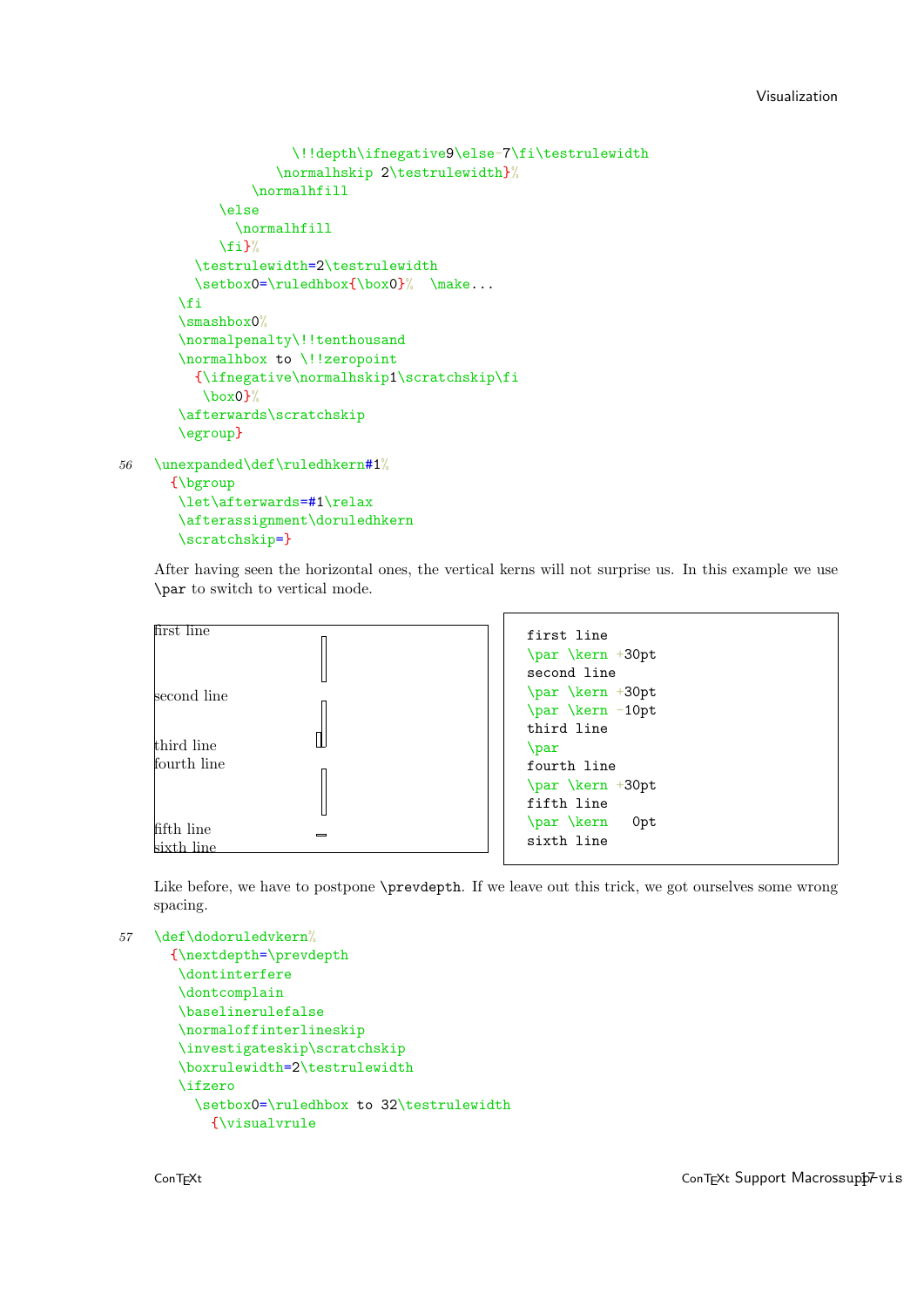```
\!!width\!!zeropoint
              \!!height4\testrulewidth
              \!!depth4\testrulewidth}%
       \else
         \setbox0=\ruledvbox to \ifnegative-\fi\scratchskip
           {\hsize16\testrulewidth
            \ifflexible
               \cleaders
                 \normalhbox to 16\testrulewidth
                   {\normalhss
                    \normalvbox
                      {\normalvskip 2\testrulewidth
                       \visualhrule
                         \!!width2\testrulewidth
                         \!!height2\testrulewidth
                       \normalvskip 2\testrulewidth}%
                    \normalhss}%
                 \normalvfill
            \else
              \visualvrule
                 \!!width\!!zeropoint
                 \!!height\ifnegative-\fi\scratchskip
              \normalhfill
            \fi}
       \fi
       \testrulewidth=2\testrulewidth
       \setminus 0=\rule{vbox}{\boxtimes0} \make...
       \smashbox0%
       \setbox0=\normalvbox
         {\ifnegative\normalvskip\scratchskip\fi
          \normalvcue
           {\ifnegative\normalhskip-16\testrulewidth\fi\box0}}%
       \smashbox0%
       \normalpenalty\!!tenthousand
       \box0
       \prevdepth=\nextdepth} % not \dp0=\nextdepth
58 \def\doruledvkern%
      {\ifdim\pagegoal=\maxdimen
         \ifinner
           \dodoruledvkern
         \chi_{\text{fi}}\else
         \dodoruledvkern
       \fi
       \afterwards\scratchskip
       \egroup}
59 \unexpanded\def\ruledvkern#1%
      {\bgroup
       \let\afterwards=#1\relax
       \afterassignment\doruledvkern
       \scratchskip=}
```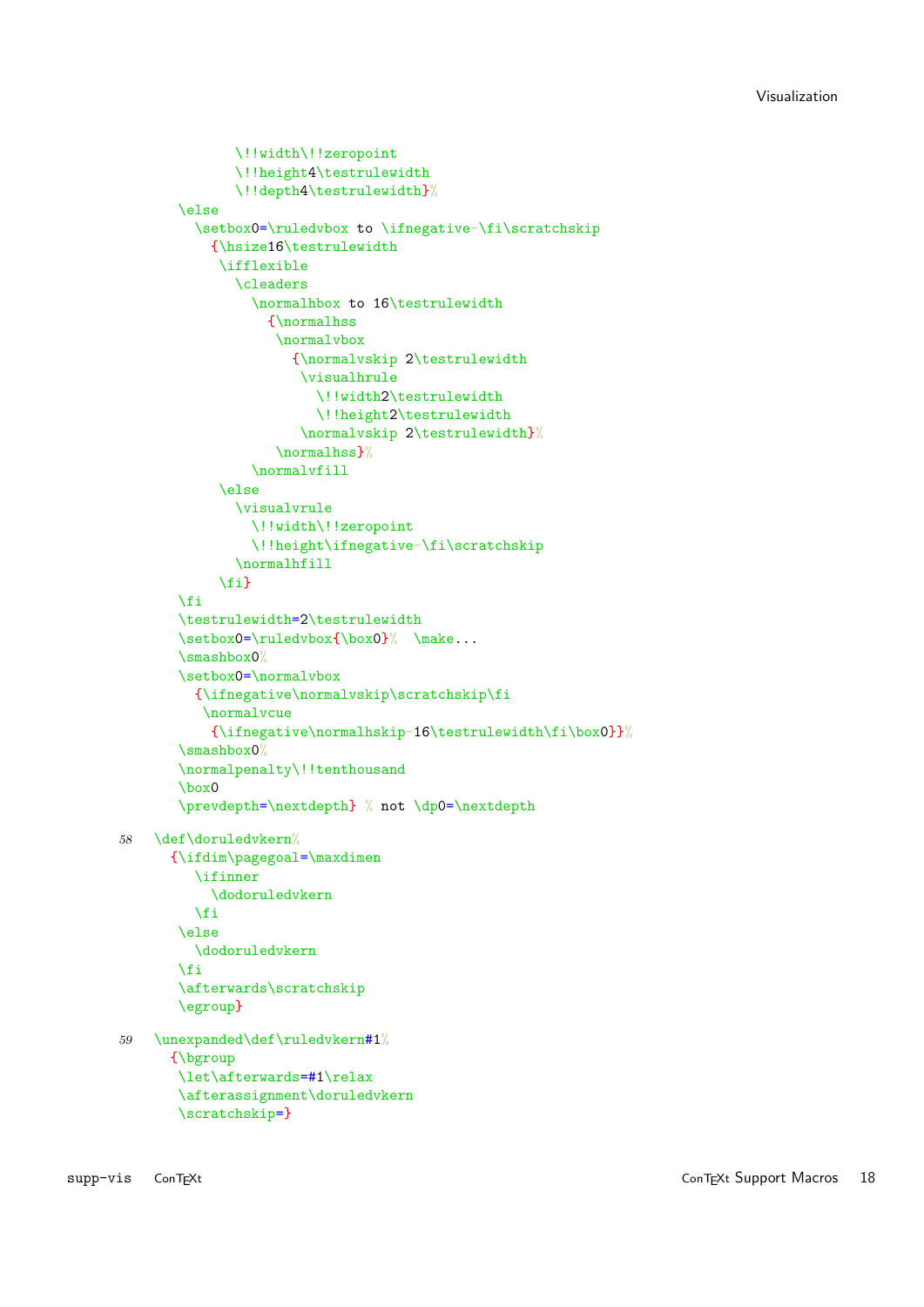```
60 \unexpanded\def\ruledkern%
      {\ifvmode
         \expandafter\ruledvkern
       \else
         \expandafter\ruledhkern
       \fi
       \normalkern}
```
A a bit more T<sub>E</sub>Xnice solution is:

```
\unexpanded\def\ruledkern%
  {\csname ruled\ifvmode v\else h\fi kern\endcsname\normalkern}
```
\ruledhglue The non-primitive glue commands are treated as kerns with stretch. This stretch is presented as a \ruledvglue dashed line. I have to admit that until now, I've never used these glue commands.

```
one
\hglue +30pt plus 5pt
two
\hglue +30pt
\hglue -10pt plus 5pt
three
\hglue 0pt
four
\hglue +30pt
five
```

```
one <del>inv</del>erse four five
```

```
62 \def\doruledhglue%
      {\leavevmode
       \scratchcounter=\spacefactor
       \visualvrule\!!width\!!zeropoint
       \normalpenalty\!!tenthousand
       \ruledhkern\normalhskip\scratchskip
       \spacefactor=\scratchcounter
       \egroup}
```

```
63 \unexpanded\def\ruledhglue%
      {\bgroup
       \afterassignment\doruledhglue\scratchskip=}
```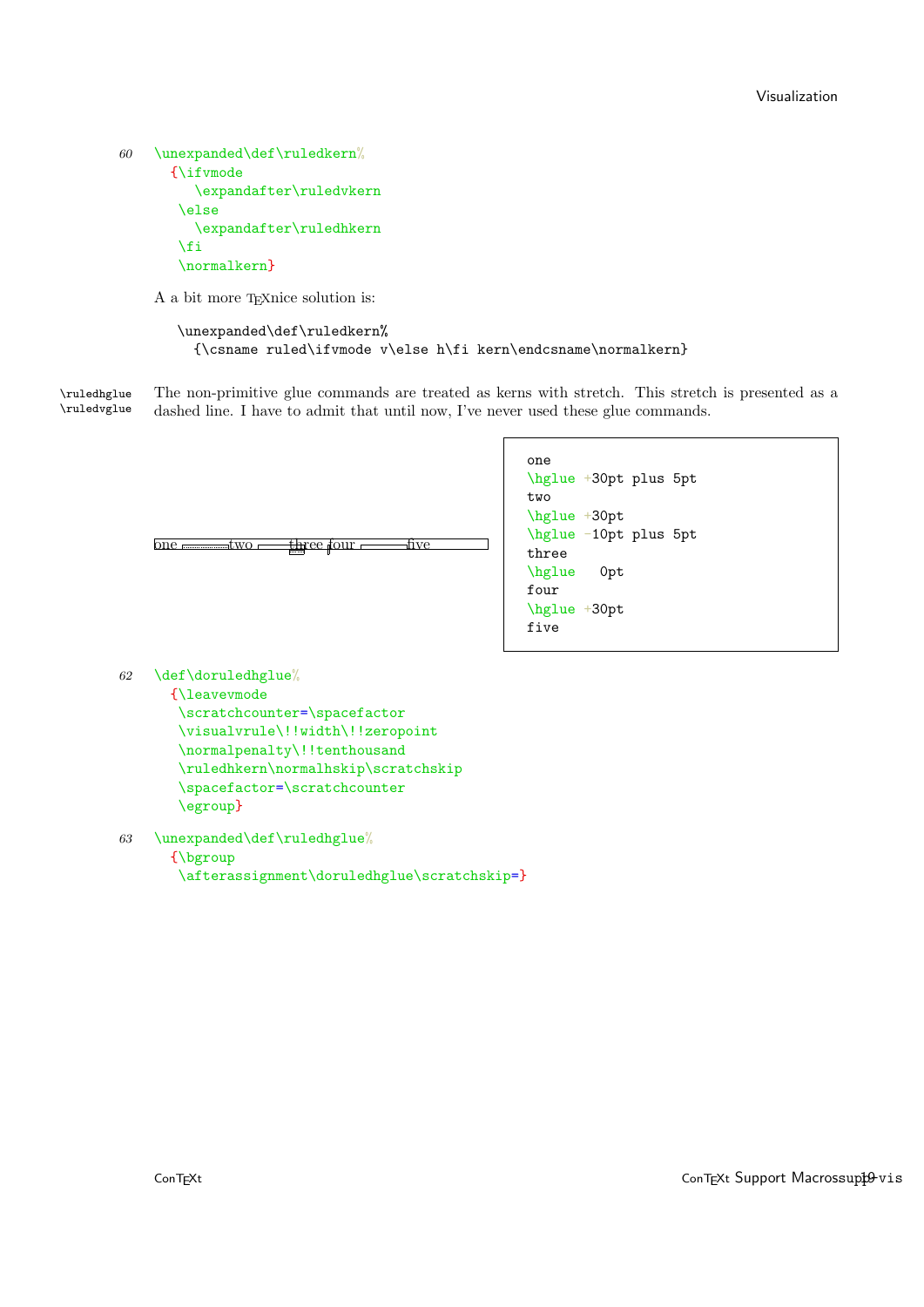Visualization

<span id="page-20-0"></span>

```
first line
\vglue +30pt plus 5pt
second line
\vglue +30pt
\vglue -10pt plus 5pt
third line
\par
fourth line
\vglue +30pt
fifth line
\vglue 0pt
sixth line
```
64 \def\doruledvglue%

```
{\endgraf % \par
\nextdepth=\prevdepth
 \visualhrule\!!height\!!zeropoint
 \normalpenalty\!!tenthousand
 \ruledvkern\normalvskip\scratchskip
 \prevdepth=\nextdepth
 \egroup}
```
65 \unexpanded\def\ruledvglue%

```
{\bgroup
```

```
\afterassignment\doruledvglue\scratchskip=}
```
 $\tau$  Mathematical kerns and skips are specified in mu. This font related unit is incompatible with those<br>  $\tau$ uledmskip of *(dimensions*) and *(skins*). Because in math mode spacing is often a very subtle matter, we've us of  $\langle dimensions\rangle$  and  $\langle skips\rangle$ . Because in math mode spacing is often a very subtle matter, we've used a very simple, not overloaded way to show them.

```
66 \def\dodoruledmkern#1%
      {\dontinterfere
       \dontcomplain
       \setbox0=\normalhbox
         {$\normalmkern\ifnegative-\fi\scratchmuskip$}%
       \setbox0=\normalhbox to \wd0
         {\visualvrule
            \!!height16\testrulewidth
            \!!depth16\testrulewidth
            \!!width\testrulewidth
          \leaders
            \visualhrule
              \!!height\ifpositive16\else-14\fi\testrulewidth
              \!!depth\ifpositive-14\else16\fi\testrulewidth
            \normalhfill
          \ifflexible
            \normalhskip-\wd0
            \leaders
              \visualhrule
                \!!height\testrulewidth
                \!!depth\testrulewidth
```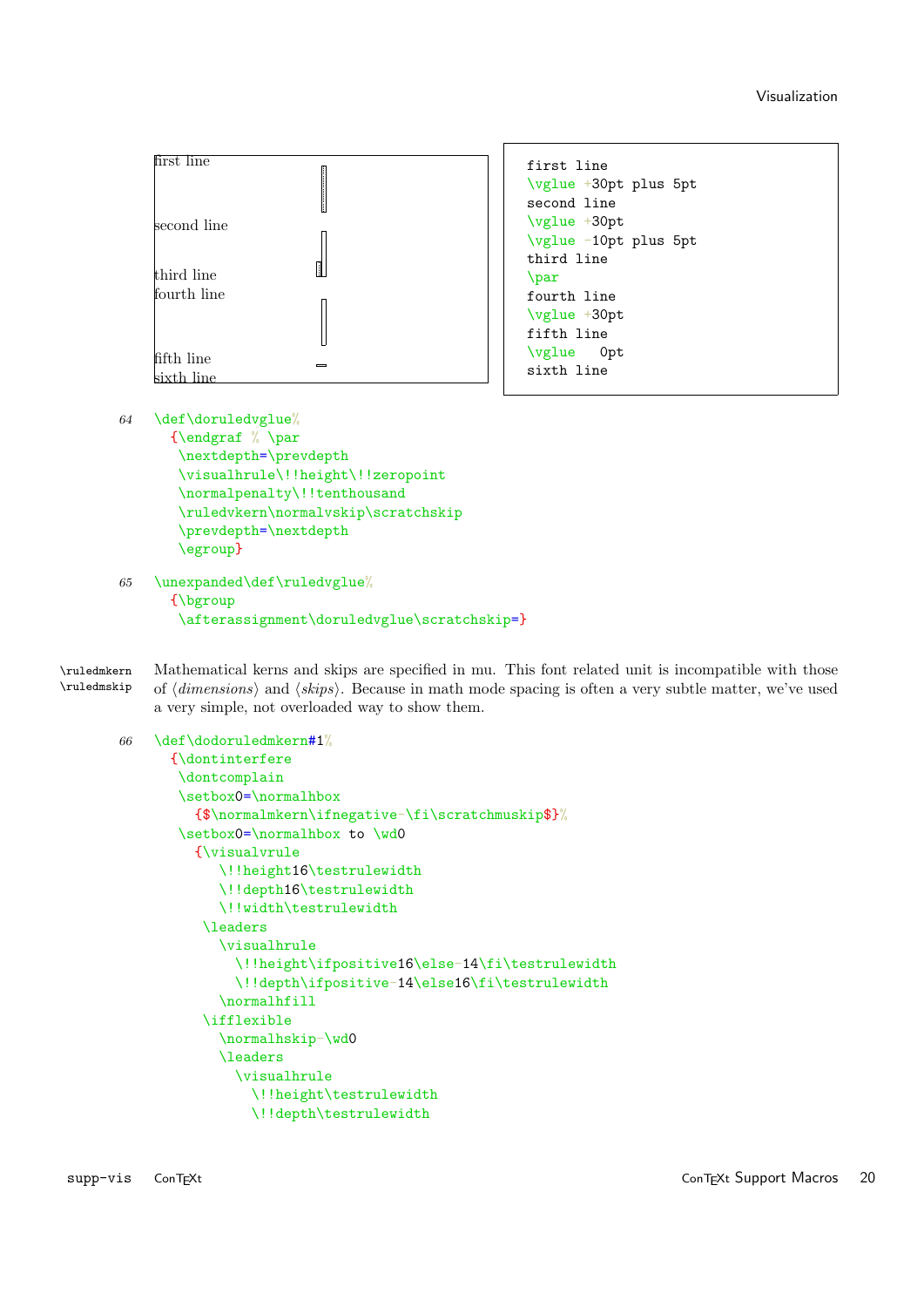<span id="page-21-0"></span>

\afterassignment\doruledmskip\scratchmuskip=}

\penalty After presenting fills, skip, kerns and glue we've come to see penalties. In the first implementation most of the time needed to develop this set of macros went into testing different types of visualization — penalties were mere small blocks with one black half, depending on the sign. This most recent version also gives an indication of the amount of penalty. Penalties can go from less than −10000 to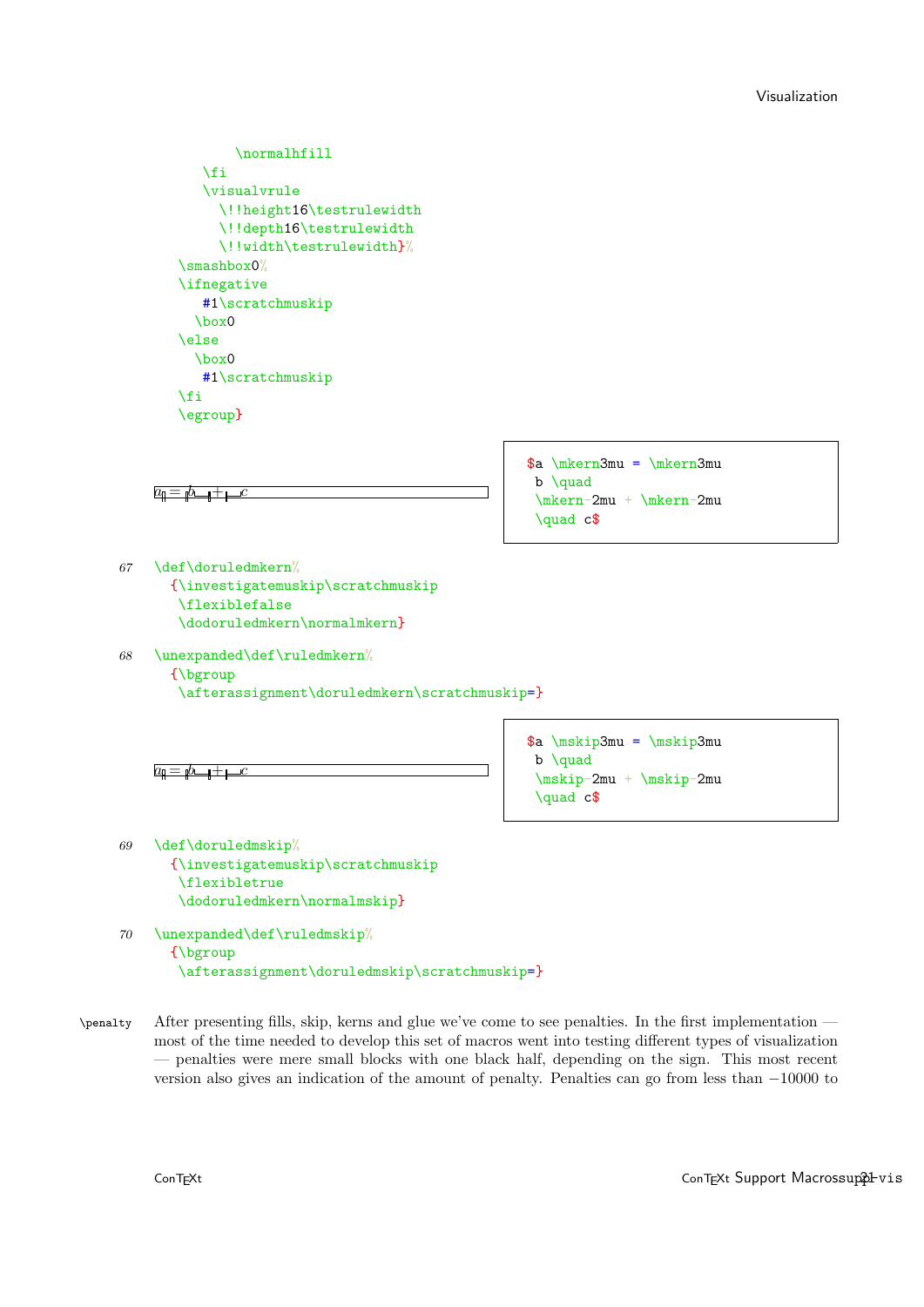over +10000, and their behavior is somewhat non-lineair, with some values having special meanings. We therefore decided not to use its value for a lineair indicator.

| <u>one two three four five</u><br>three<br>\penalty<br>0<br>four<br>\penalty +100<br>five |
|-------------------------------------------------------------------------------------------|
|-------------------------------------------------------------------------------------------|

The small sticks at the side of the penalty indicate it size. The next example shows the positive and negative penalties of 0, 1, 10, 100, 1000 and 10000.

test test test test test test

test test test test test test test

This way stacked penalties of different severance can be shown in combination.

### test test test test

```
71 \def\setruledpenaltybox#1#2#3#4#5#6%
      {\setbox#1=\normalhbox
         {\ifnum#2=0 \else
            \ifnum#2>0
              \def\sign{+}%
            \else
              \def\sign{-}%
            \fi
            \dimen0=\ifnum\sign#2>9999
                      28\else
                    \ifnum\sign#2>999
                      22\else
                    \ifnum\sign#2>99
                       16\else
                    \ifnum\sign#2>9
                      10\else
                      \Delta\fi\fi\fi\fi \testrulewidth
            \ifnum#2<0
              \normalhskip-\dimen0
              \normalhskip-2\testrulewidth
              \visualvrule
                \!!width2\testrulewidth
                \!!height#3\testrulewidth
                \!!depth#4\testrulewidth
            \fi
            \visualvrule
              \!!width\dimen0
              \!!height#5\testrulewidth
```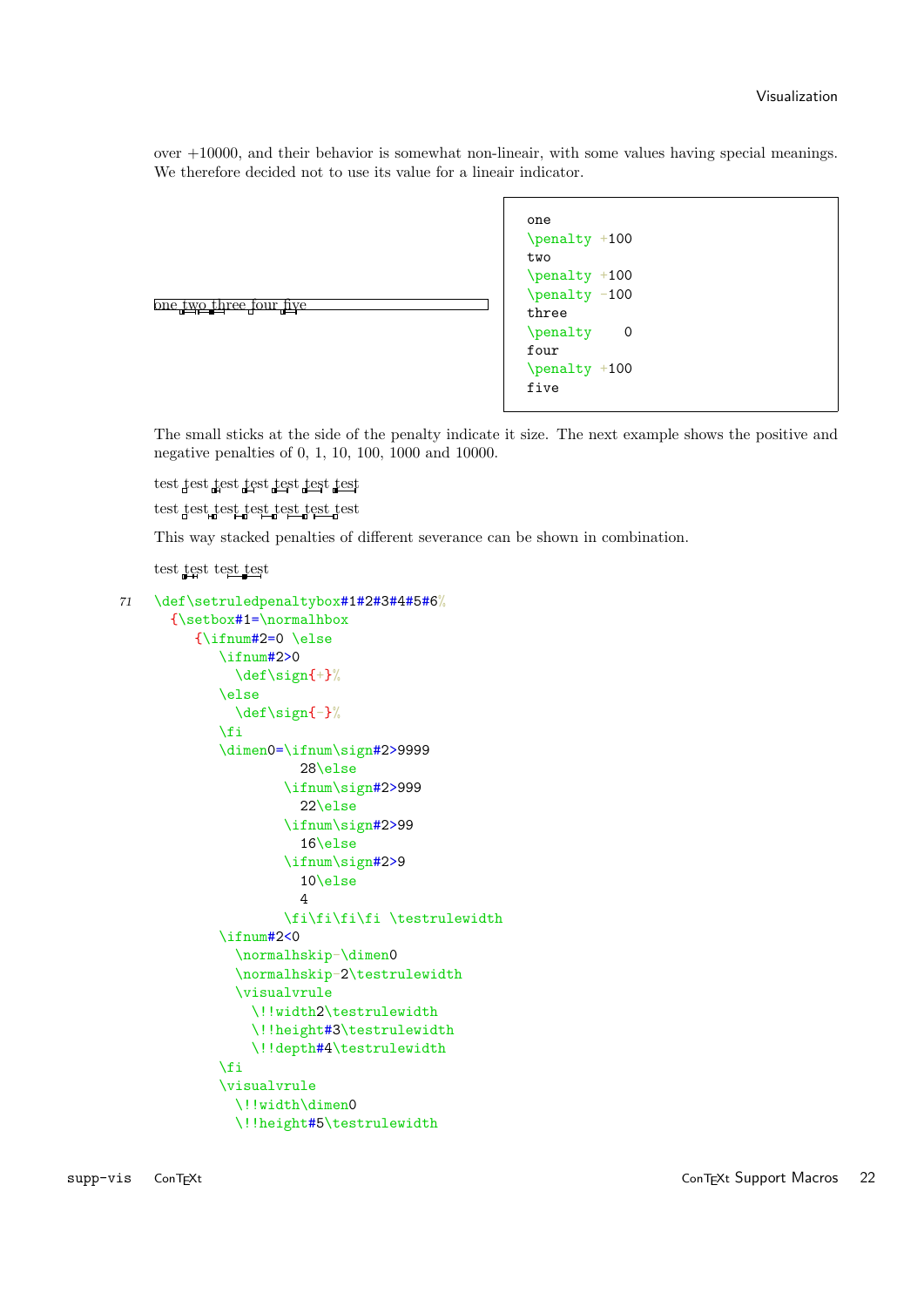```
\!!depth#6\testrulewidth
             \binom{+2}{0}\visualvrule
                 \!!width2\testrulewidth
                 \!!height#3\testrulewidth
                 \!!depth#4\testrulewidth
              \fi
          \left\{ \frac{f}{h} \right\}%
       \smashbox#1}
72 \def\doruledhpenalty%
      {\dontinterfere
       \dontcomplain
       \investigatecount\scratchcounter
       \testrulewidth=2\testrulewidth
       \boxrulewidth=\testrulewidth
       \setbox0=\ruledhbox to 8\testrulewidth
         {\ifnegative\else\normalhss\fi
          \visualvrule
            \!!depth8\testrulewidth
             \!!width\ifzero0\else4\fi\testrulewidth
          \ifpositive\else\normalhss\fi}%
       \verb|\setruledpenaltybox{23}{\texttt{c}{} (0) {8} {-3.5} {4.5}\%\normalpenalty\!!tenthousand
       \setbox0=\normalhbox
         {\normalhskip-4\testrulewidth
          \ifnegative
            \box2\box0
          \else
            \box0\box2
          \fi}%
       \smashbox0%
       \box0
       \normalpenalty\scratchcounter
       \egroup}
73 \unexpanded\def\ruledhpenalty%
      {\bgroup
```
\scratchcounter=}

\afterassignment\doruledhpenalty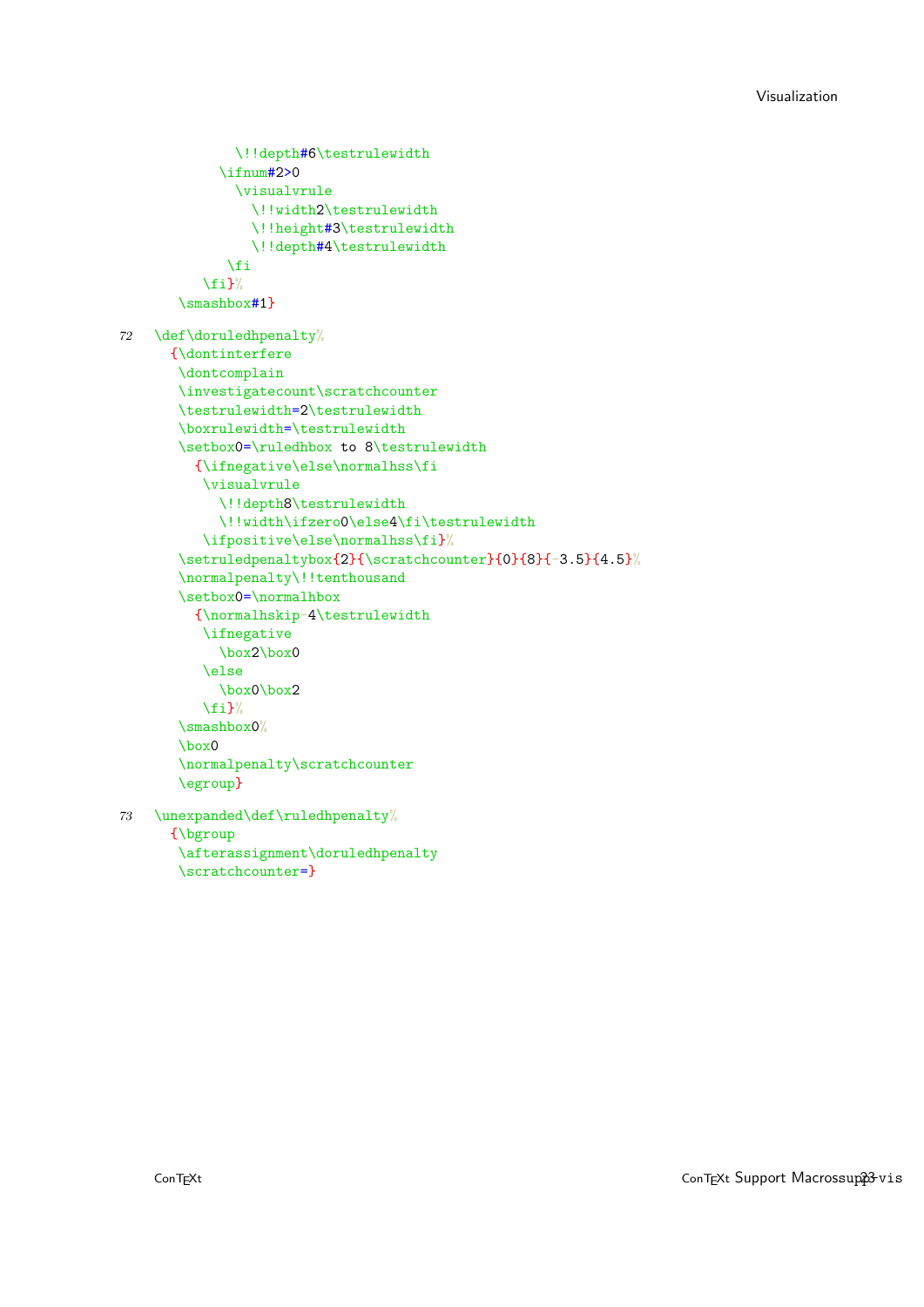The size of a vertical penalty is also shown on the horizontal axis. This way there is less interference with the often preceding or following skips and kerns.

| first line  | $-1$  |  |
|-------------|-------|--|
| second line | $- -$ |  |
| third line  | в     |  |
| fourth line | --    |  |
| fifth line  |       |  |

```
first line
\par \penalty +100
second line
\par \penalty +100
\par \penalty -100
third line
\par \penalty 0
fourth line
\par \penalty +100
fifth line
```

```
74 \def\doruledvpenalty%
      {\ifdim\pagegoal=\maxdimen
       \else
         \nextdepth=\prevdepth
         \dontinterfere
         \dontcomplain
         \investigatecount\scratchcounter
         \testrulewidth=2\testrulewidth
         \boxrulewidth=\testrulewidth
         \setbox0=\ruledhbox
           {\visualvrule
              \!!height4\testrulewidth
              \!!depth4\testrulewidth
              \!!width\!!zeropoint
            \visualvrule
              \!!height\ifnegative.5\else4\fi\testrulewidth
              \!!depth\ifpositive.5\else4\fi\testrulewidth
              \!!width8\testrulewidth}%
         \setruledpenaltybox{2}{\scratchcounter}{4}{4}{.5}{.5}%
         \setbox0=\normalhbox
           {\normalhskip-4\testrulewidth
            \ifnegative
              \box2\box0
            \else
              \box0\box2
            \fi
            \normalhss}%
         \smashbox0%
         \normalpenalty\!!tenthousand
         \nointerlineskip
         \dp0=\nextdepth % not \prevdepth=\nextdepth
         \normalvbox
           {\normalvcue{\box0}}%
       \fi
       \normalpenalty\scratchcounter
       \egroup}
```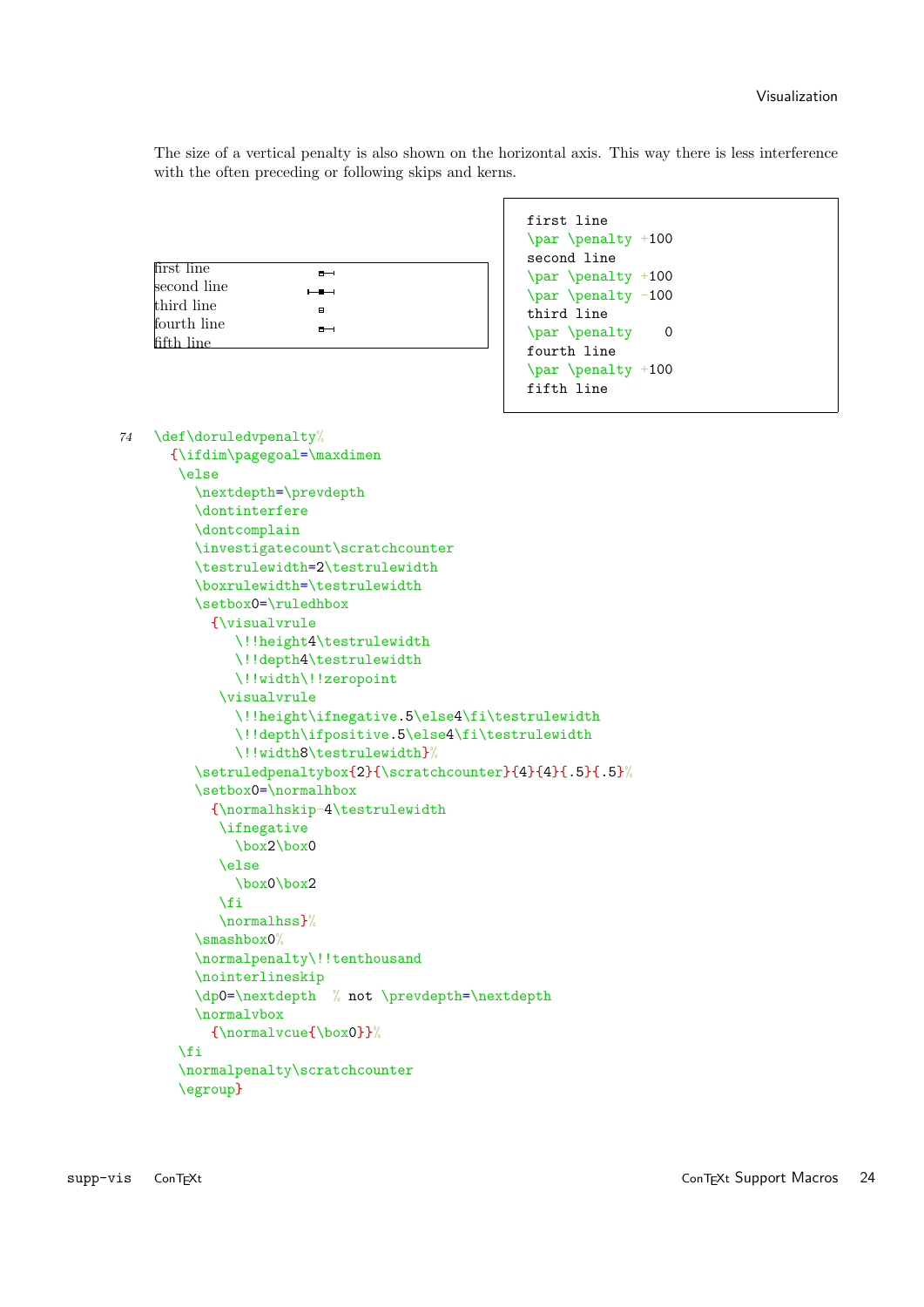```
75 \unexpanded\def\ruledvpenalty\%
      {\bgroup
       \afterassignment\doruledvpenalty
       \scratchcounter=}
76 \unexpanded\def\ruledpenalty%
      {\ifvmode
         \expandafter\ruledvpenalty
       \else
         \expandafter\ruledhpenalty
```
\fi}

At the cost of some more tokens, a bit more clever implementation would be:

```
\unexpanded\def\ruledpenalty%
  {\csname ruled\ifvmode v\else h\fi penalty\endcsname}
```
\showfils For those who want to manipulate the visual cues in detail, we have grouped them.  $\lambda$ dontshowf

| / TMOTIC STION T         |                                     |  |                                                    |  |
|--------------------------|-------------------------------------|--|----------------------------------------------------|--|
| \showboxes<br>\dontshowb | \def\showfils%                      |  |                                                    |  |
| \showskips               | {\let\hss                           |  | $= \ruledhss$                                      |  |
| \dontshows               | \let\hfil                           |  | $= \ruledhfil$                                     |  |
| \showpenal               | \let\hfill                          |  | $= \ruledhfill$                                    |  |
| \dontshowp               | \let\hfilneg                        |  | $= \ruledhfilneg$                                  |  |
| 78                       | \let\hfillneg                       |  | $= \ruledhfillneg$                                 |  |
|                          | \let\vss                            |  | $= \ruledvss$                                      |  |
|                          | \let\vfil                           |  | $= \ruledrfil$                                     |  |
|                          | \let\vfill                          |  | $= \ruledrfill$                                    |  |
|                          | \let\vfilneg                        |  | $= \ruledvfilneg$                                  |  |
|                          |                                     |  | \let\vfillneg = \ruledvfillneg}                    |  |
| 79                       | \def\dontshowfils%                  |  |                                                    |  |
|                          | $\{\let\hspace{0.03cm}\text{hss}\}$ |  | $= \normal{\normalfont\textsf{normalhss}}$         |  |
|                          | \let\hfil                           |  | $= \mathrm{normalhfil}$                            |  |
|                          | \let\hfill                          |  | $= \normal{\normalfont\textsf{ill}}$               |  |
|                          | \let\hfilneg                        |  |                                                    |  |
|                          | \let\hfillneg                       |  |                                                    |  |
|                          | \let\vss                            |  | $= \normal{\normalsize \text{max}$                 |  |
|                          | \let\vfil                           |  | $= \normal{\normalfont\texttt{nil}}$               |  |
|                          | \let\vfill                          |  | $= \normal{\normalfont \normalfont \normalcirc\ }$ |  |
|                          | \let\vfilneg                        |  | $= \overline{\text{normalufilinear}}$              |  |
|                          |                                     |  | \let\vfillneg = \normalvfillneg}                   |  |
| 80                       | \def\showboxes%                     |  |                                                    |  |
|                          | {\baselineruletrue                  |  |                                                    |  |
|                          | \let\hbox                           |  | $= \ruledhbox$                                     |  |
|                          | \let\vbox                           |  | $= \ruledvbox$                                     |  |
|                          | \let\vtop                           |  | $= \ruledtop$                                      |  |
|                          | \let\vcenter                        |  | $= \ruledvcenter]$                                 |  |
| 81                       | \def\dontshowboxes%                 |  |                                                    |  |
|                          | $\{\left\hbox{\hbox{hbox}}\right.$  |  | $= \mathrm{normalhbox}$                            |  |
|                          | \let\vbox                           |  | $= \mathrm{normalvbox}$                            |  |
|                          | \let\vtop                           |  | $= \normal{\normalfont \texttt{normal} \atop }$    |  |
|                          | \let\vcenter                        |  | $= \overline{\text{normal}}$                       |  |
|                          |                                     |  |                                                    |  |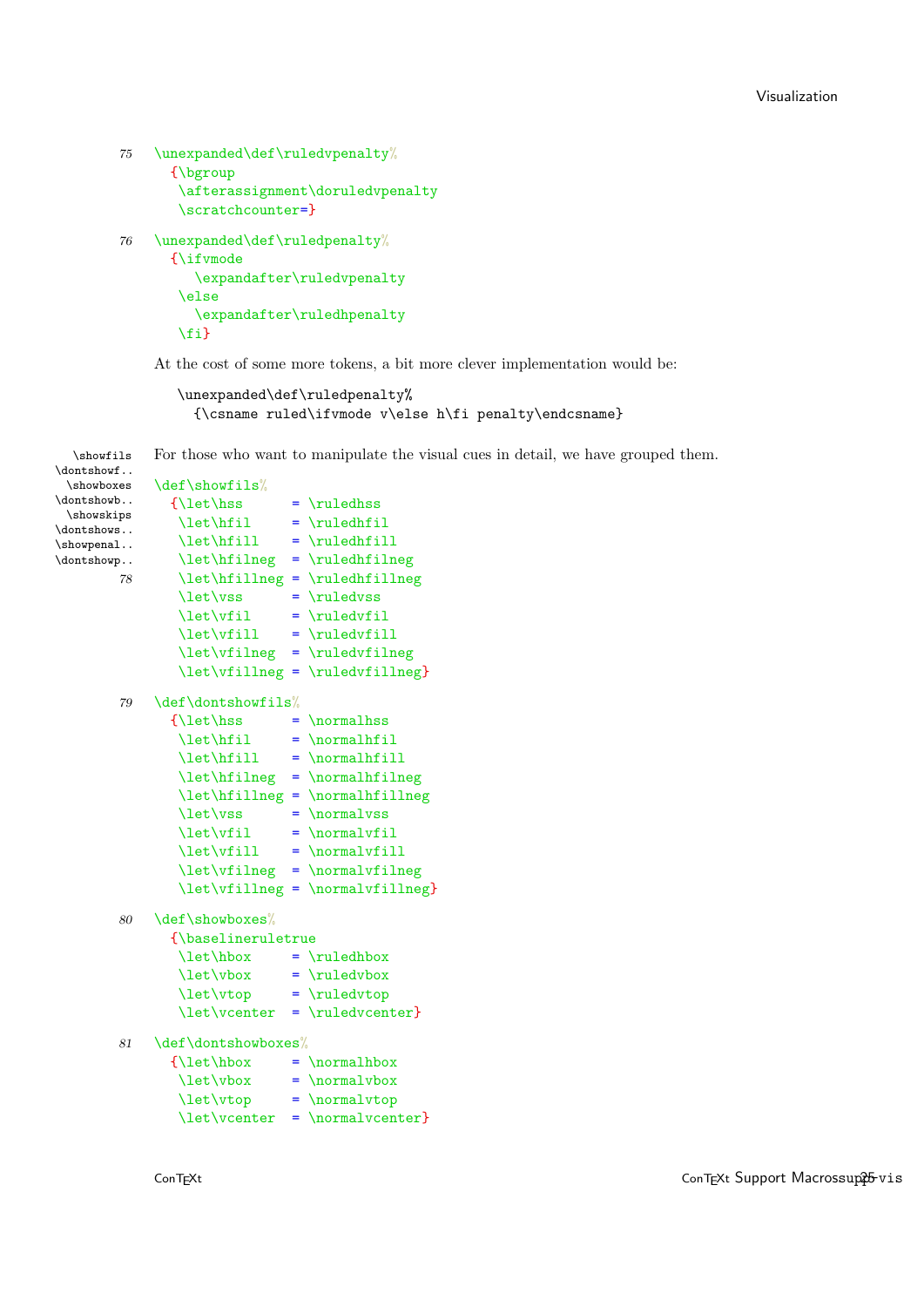```
82 \def\showskips%
```

| {\let\hskip | $= \ruledhskip$ |
|-------------|-----------------|
| \let\vskip  | $= \ruledvskip$ |
| \let\kern   |                 |
| \let\mskip  | $= \ruledmskip$ |
| \let\mkern  | $= \ruledmkern$ |
| \let\hglue  | $= \ruledhglue$ |
| \let\vglue  | $= \ruledvglue$ |
|             |                 |

83 \def\dontshowskips%

| {\let\hskip |                                              |
|-------------|----------------------------------------------|
| \let\vskip  | $= \normal{\normalsize\}$                    |
| \let\kern   | $= \normal{\normalfont \texttt{normalkern}}$ |
| \let\mskip  | $= \normal{\normalsize \text{maxkip}}$       |
| \let\mkern  | $= \normal{\normalsize \text{normalmkern}}$  |
| \let\hglue  |                                              |
| \let\vglue  | $= \overline{\varphi}$                       |

84 \def\showpenalties%  ${\left\langle \mathbf{y} \right\rangle = \left\{\mathbf{y}\right\}$ 

```
85 \def\dontshowpenalties%
      {\left\{\right\}} = \normalpenalty}
```
\showingco.. All these nice options come together in two macros. The first one turns the options on, the second \showcompo.. turnes them off. Both macros only do their job when we are actually showing the composition.

```
\dontshowc..
```
\showingcompositiontrue \showcomposition

Because the output routine can do tricky things, like multiple column typesetting and manipulation of the pagebody, shifting things around and so on, the macro \dontshowcomposition best can be called when we enter this routine. Too much visual cues just don't make sense. In ConTEXt this has been taken care of.

```
86 \newif\ifshowingcomposition
```

```
87 \def\showcomposition%
      {\ifshowingcomposition
         \showfils
         \showboxes
         \showskips
         \showpenalties
       \fi}
```

```
88 \def\dontshowcomposition%
      {\ifshowingcomposition
         \dontshowfils
         \dontshowboxes
         \dontshowskips
         \dontshowpenalties
       \fi}
```
\showmakeup Just to make things even more easy, we have defined: \defaultte..

\showmakeup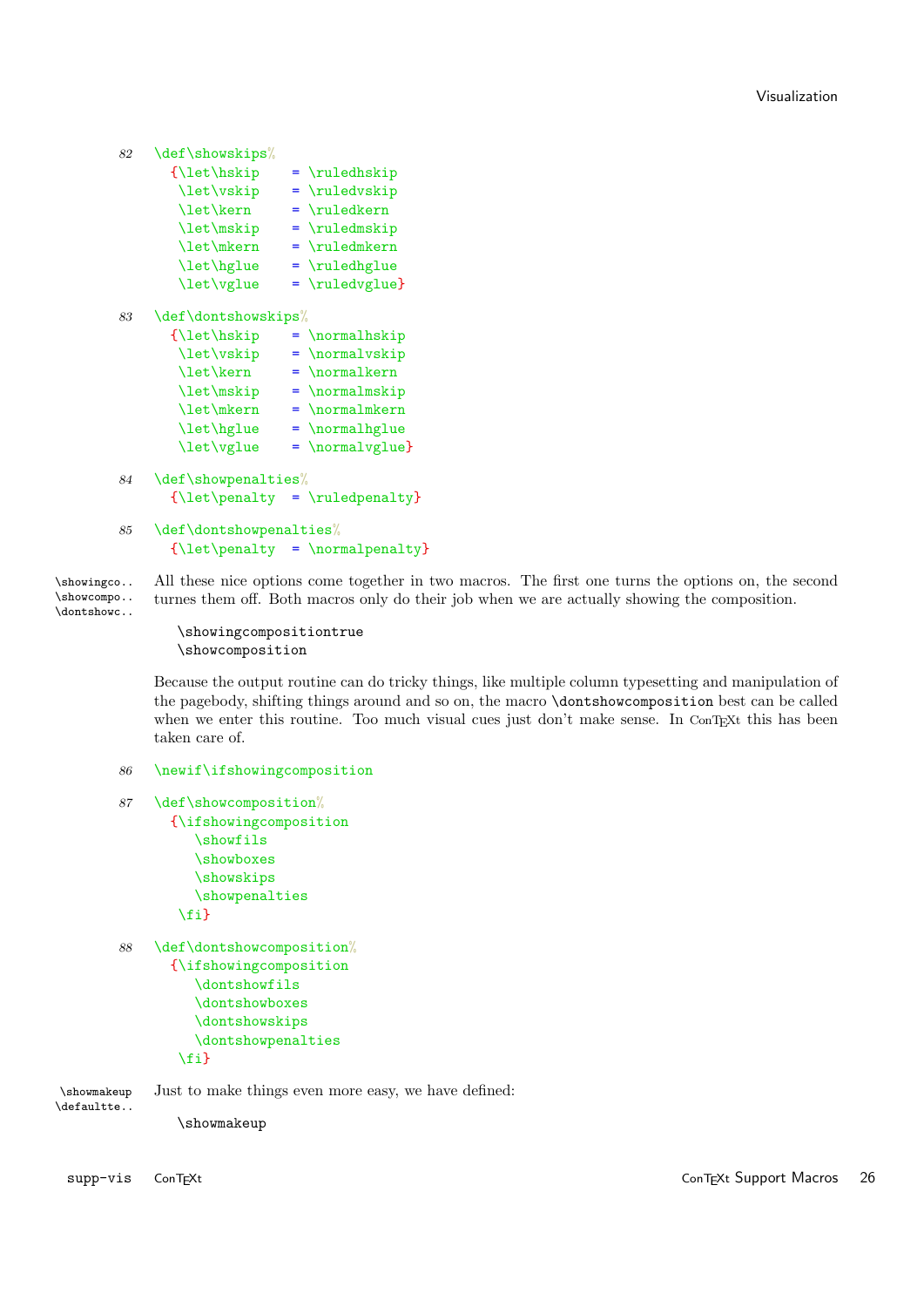For the sake of those who don't (yet) use ConTEXt we preset **\defaulttestrulewidth** to the already set value. Otherwise we default to a bodyfontsize related value.

\def\defaulttestrulewidth{.2pt}

Beware, it's a macro not a  $\langle dimension \rangle$ .

```
89 \ifx\korpsgrootte\undefined
```

```
\edef\defaulttestrulewidth{\the\testrulewidth}
\else
  \def\defaulttestrulewidth{.02\korpsgrootte} % still dutch
\fi
```
90 \def\showmakeup%

```
{\testrulewidth=\defaulttestrulewidth
 \showingcompositiontrue
 \showcomposition}
```
91 \protect

Lets end with some more advanced examples. Definitions and enumerations come in many flavors. The next one for instance is defined as:

\definedescription[test][place=left,hang=3,width=6em]

When applied to some text, this would look like:

visual debugger I would be very pleased if TEX had two more primitives: \vnop and \hnop. Both should act and show up as normal boxes, but stay invisible for TEX when it's doing calculations. The \vnop for instance should not interact with the internal mechanism responsible

for the disappearing skips, kerns and penalties at a pagebreak. As long as we don't have these two boxtypes, visual debugging will never be perfect.

The index to this section looks like:



ConTEXt Support Macrossupp7-vis 27 ConTEXt Support Macrossupp7-vis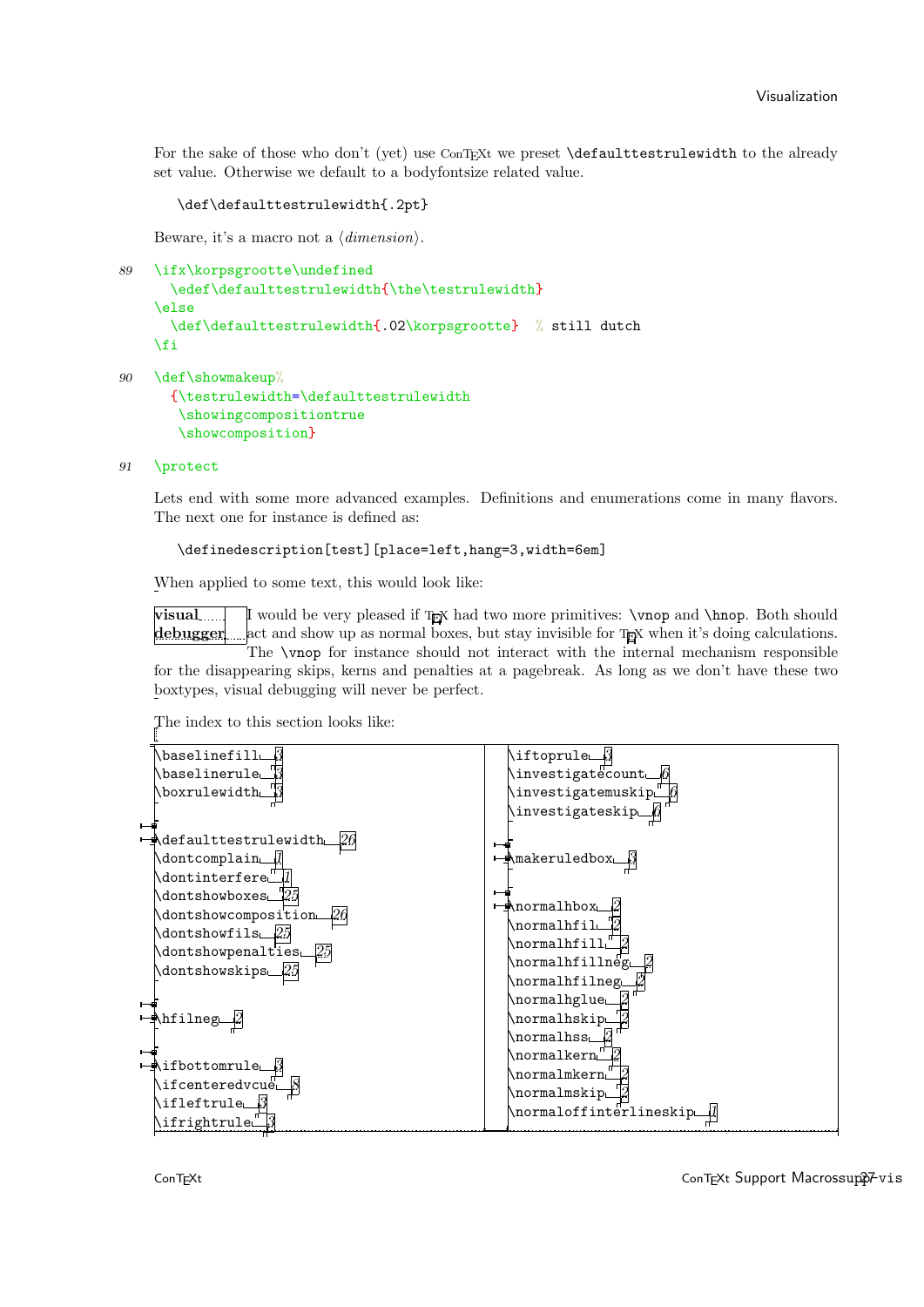

Although not impressive examples or typesetting, both show us how and where things happen. When somehow the last lines in this two column index don't allign, then this is due to some still unknown interference.

#### 92 \endinput